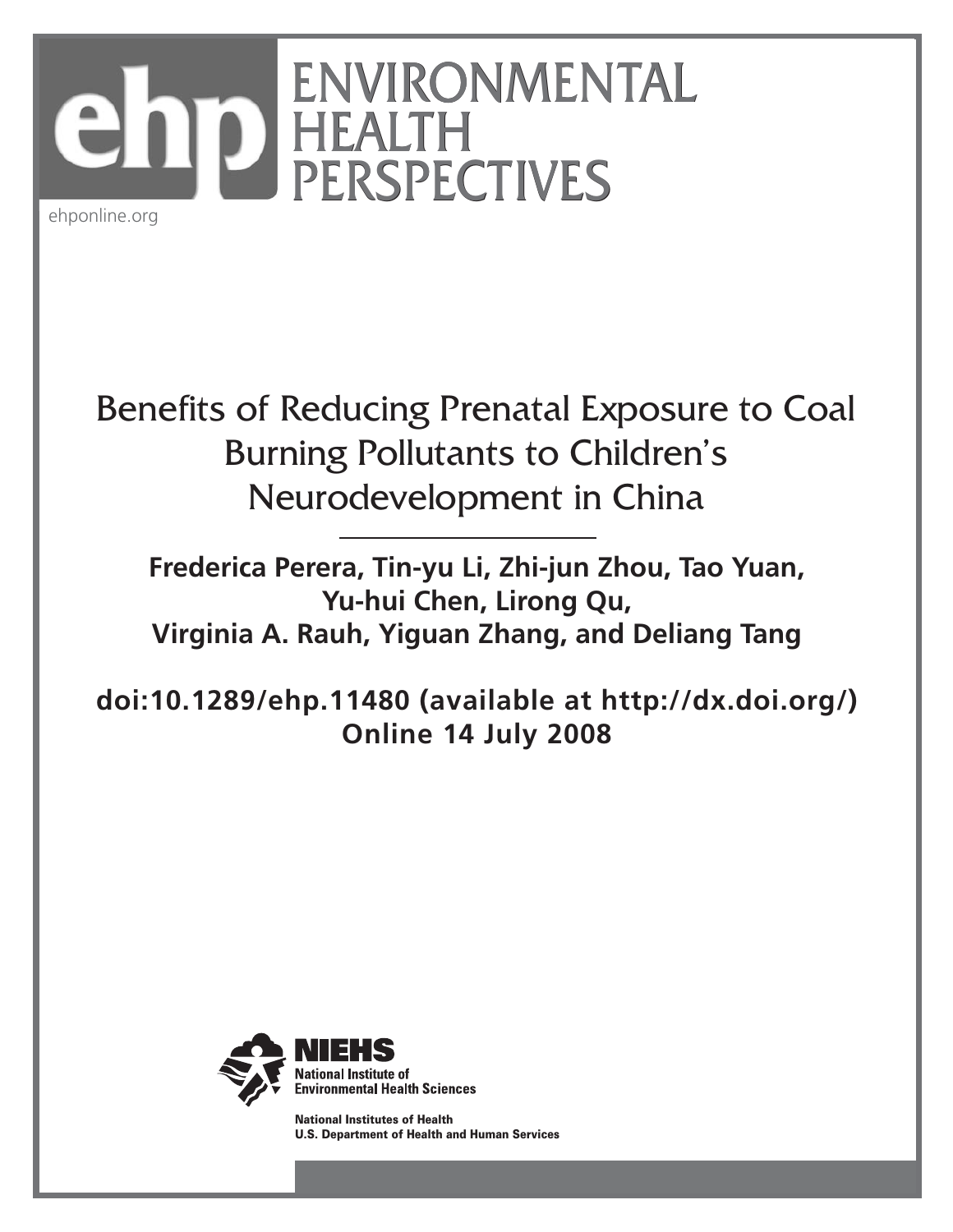Benefits of Reducing Prenatal Exposure to Coal Burning Pollutants to Children's Neurodevelopment in China

Frederica Perera<sup>1,2</sup>, Tin-yu Li<sup>3</sup>, Zhi-jun Zhou<sup>4</sup>, Tao Yuan<sup>5</sup>, Yu-hui Chen<sup>1</sup>, Lirong Qu<sup>1,2</sup> Virginia A. Rauh<sup>2</sup>, Yiguan Zhang<sup>3</sup>, Deliang Tang<sup>1,2</sup>

<sup>1</sup>Department of Environmental Health Sciences, Columbia University, 701 W. 168<sup>th</sup> Street, Room 509, New York, NY 10027, USA

<sup>2</sup>Columbia Center for Children's Environmental Health, Columbia University, 100 Haven Avenue, 25F, New York, NY 10027, USA

<sup>3</sup>Chongqing Childrens Hospital, Chongqing University of Medical Sciences, Chongqing, China 4 School of Public Health, Fudan University, Shanghai, China

<sup>5</sup>School of Environmental Science and Engineering, Shanghai Jiao Tong University, Shanghai, China

**Corresponding Author:** Frederica Perera, Mailman School of Public Health, Columbia University, Department of Environmental Health Sciences, Columbia University, 630 W 168th Street, P&S 19-407, New York, NY 10032, USA; Phone: 212-304 7280, Fax: 212-544-1943; Email: fpp1@columbia.edu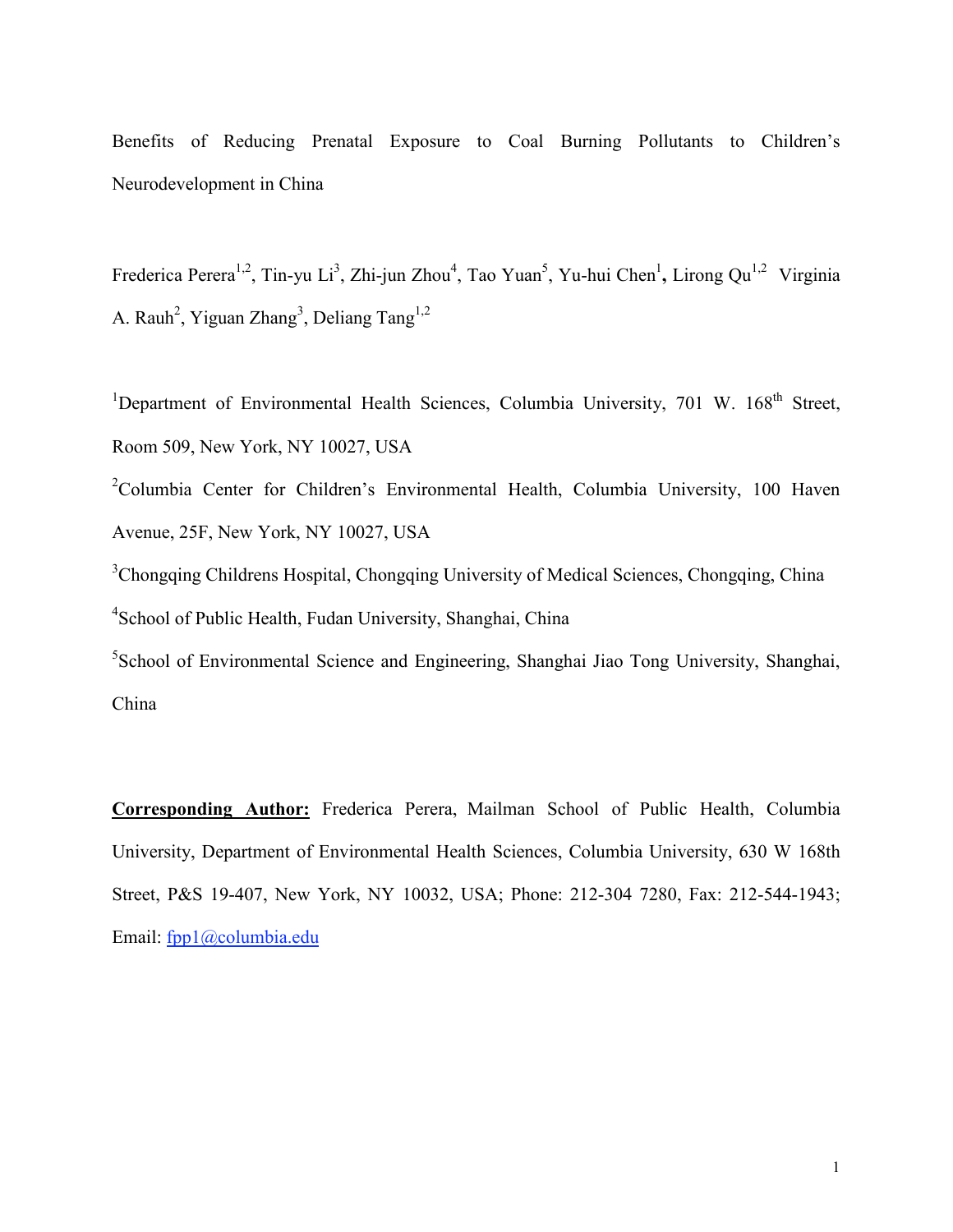**Running Title:** Prenatal PAH Exposure and Neurodevelopment in China

**Key Words:** China, coal-burning, lead, neurobehavioral development, PAH-DNA adducts, prenatal

## **Abbreviations**:

- CCCEH Columbia Center for Children's Environmental Health
- DQ Development quotient
- ETS environmental tobacco smoke
- GDS Gesell Developmental Schedules
- PAH polycyclic aromatic hydrocarbon

## **Acknowledgments**

We wish to acknowledge Chia-jung Lin and Wei Yann Tsai from the Columbia Center for Children's Environmental Health, Columbia University, Ying Li from the School of Public Health, Fudan University, and Dr. Wenhuan Wang from the School of Environmental Science and Engineering, Shanghai Jiao Tong University. This project has been supported by the V. Kann Rasmussen Foundation, The Energy Foundation, The Schmidt Family Foundation, The Rockefeller Brothers Fund, and The Porpoise Fund; also by general support from the National Institutes of Environmental Health Sciences (5 P01 ES009600, 5 R01 ES008977).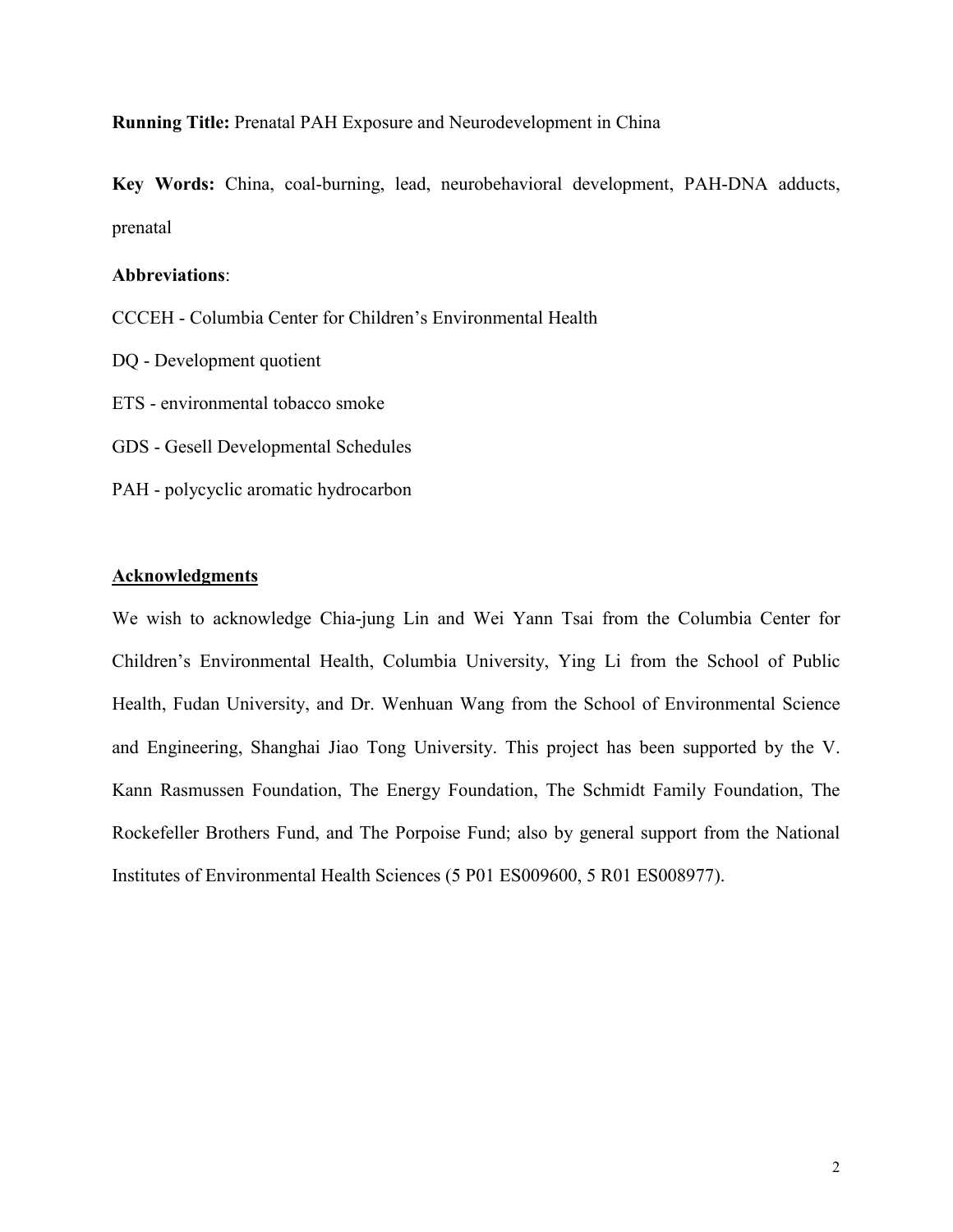# Section Headers

- Introduction
- Methods
	- -Biological Sample Collection & Analysis
	- -Measures of Child Neurodevelopment and Covariates
	- -Statistical Analysis
- Results
- Discussion
- Conclusion
- References
- Tables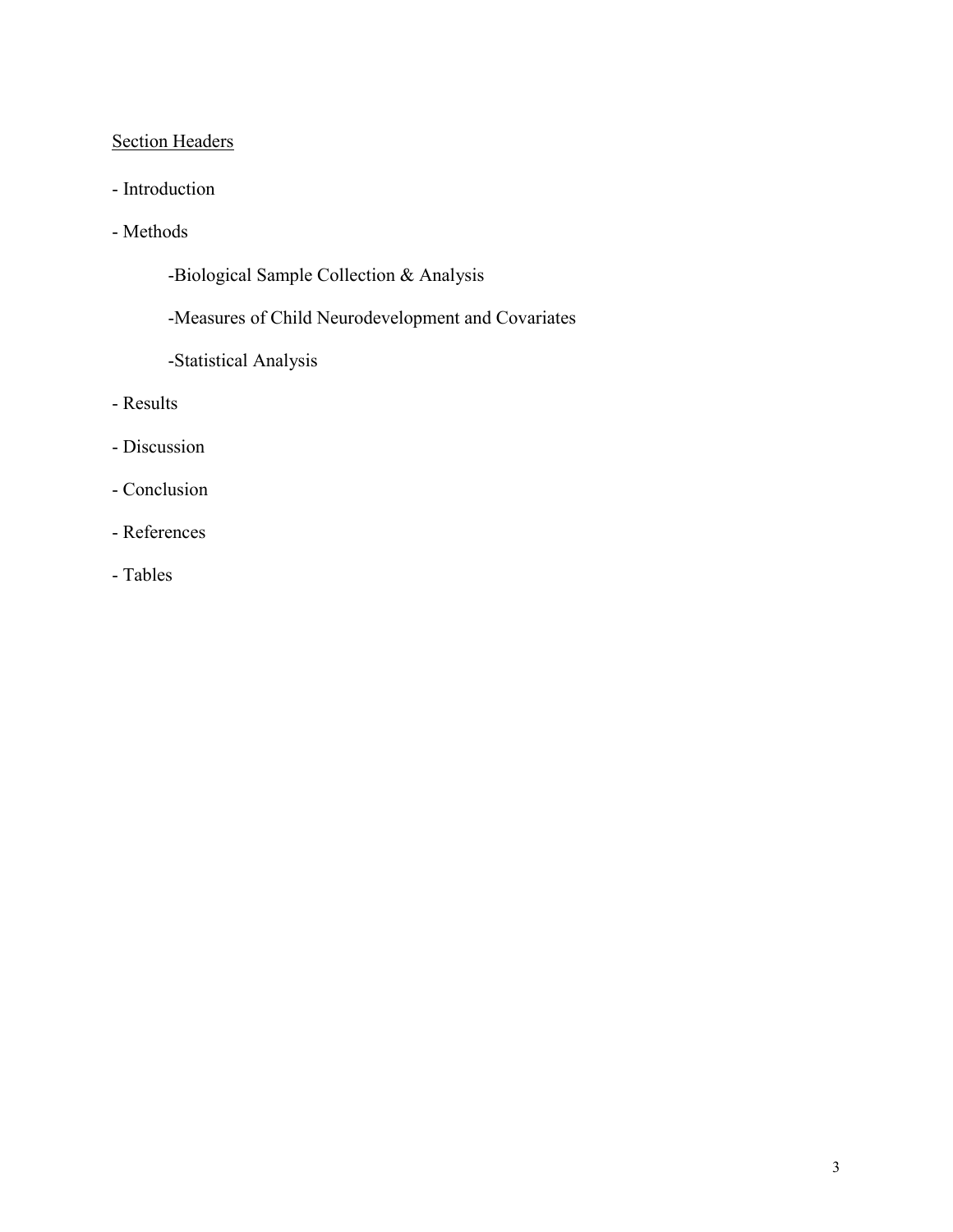#### **Abstract**

*Background***.** Coal burning provides seventy percent of the energy for China's industry and power but releases large quantities of polycyclic aromatic hydrocarbons (PAHs) and other pollutants. PAHs are reproductive and developmental toxicants, mutagens and carcinogens.

*Objective.* We evaluated the benefit to neurobehavioral development from the closure of a coalfired power plant that was the major local source of ambient PAHs.

*Methods.* The research was conducted in Tongliang, Chongqing, China, where a coal-fired power plant operated seasonally prior to shutdown in May 2004. Two identical prospective cohort studies enrolled nonsmoking women and their newborns in 2002 (pre-shutdown) and 2005 (postshutdown). Prenatal PAH exposure was measured by PAH-DNA adducts (benzo[a]pyrene-DNA) in umbilical cord blood. Child development was assessed by the Gesell Developmental Schedules (GDS) at age two. Prenatal exposure to other neurotoxicants and potential confounders (including lead, mercury, and environmental tobacco smoke) was measured. We compared the cohorts regarding the association between PAH-DNA adduct levels and neurodevelopmental outcomes.

*Results.* Significant associations previously seen in 2002 between elevated adducts and decreased motor area developmental quotient (DQ)( $p = 0.043$ ) and average DQ ( $p = 0.047$ ) were not observed in the 2005 cohort ( $p=0.546$  and  $p=0.146$ ). However, the direction of the relationship did not change.

*Conclusion.* The findings indicate that neurobehavioral development in Tongliang children was benefited by elimination of PAH exposure from the coal-burning plant, consistent with the significant reduction in PAH-DNA adducts in cord blood of children in the 2005 cohort. The results have implications for children's environmental health in China and elsewhere.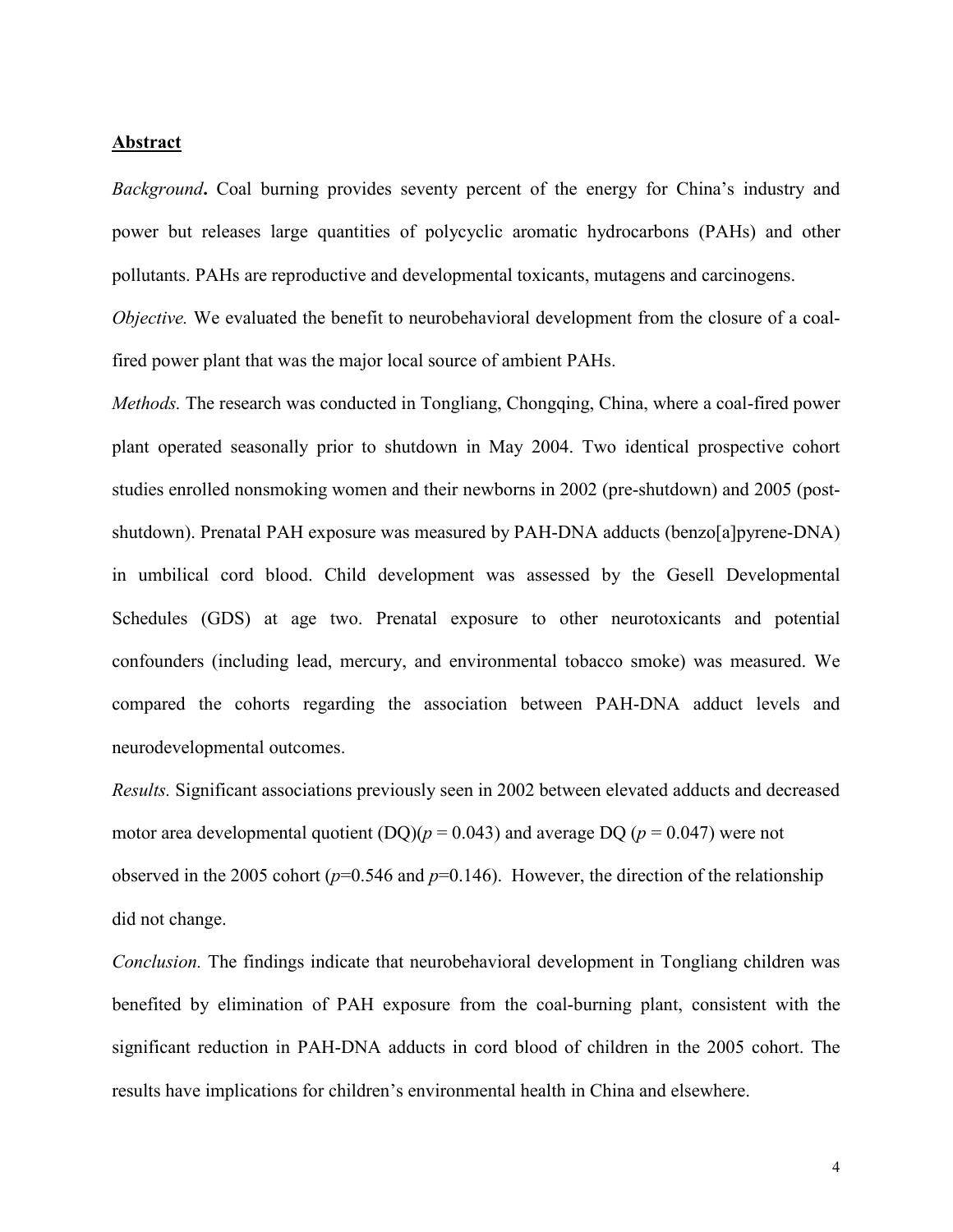#### **Introduction**

China's vast industrial network and power plant system rely on coal for approximately 70-75% of their energy needs (Economy 2003; Zhang et al. 2002). Coal burning in China is the major source of ambient polycyclic aromatic hydrocarbons (PAHs). PAHs are also present in tobacco smoke and charred foods. Molecular and epidemiologic studies show that fetuses and infants are more susceptible than adults to environmental toxicants including PAHs (Perera et al. 2005), lead (ATSDR 2005), and mercury (ATSDR 1999). Experimentally, benzo[a]pyrene (B(a)P), a representative PAH, is a reproductive toxicant (Archibong et al. 2002), producing neurodevelopmental effects including decreased motor activity, neuromuscular, physiological and autonomic abnormalities, and decreased responsiveness to sensory stimuli (Saunders et al. 2002; Saunders et al. 2003; Wormley et al. 2004b). In humans prenatal exposure to PAHs has been associated with reduced fetal growth (Choi et al. 2006; Perera et al. 1998; Perera et al. 2003; Sram et al. 2005; Tang et al. 2006) and developmental deficits (Perera et al. 2006). In addition, PAHs are mutagenic and carcinogenic, including via transplacental exposure (Bostrom et al. 2002; Bulay and Wattenberg 1971).

PAH-DNA adducts reflect individual variation in exposure, absorption, metabolic activation, and DNA repair; they therefore provide an informative biological dosimeter that has been associated with risk of cancer and developmental impairment (Bartsch et al. 1983; Perera et al. 2007; Tang et al. 2001). Here we are using adducts as a measure of exposure rather than as a mechanistic marker. PAH-DNA adduct concentrations in cord blood have been shown to increase across a gradient of ambient PAH exposure, albeit with substantial interindividual variation (Perera et al. 2005; Whyatt et al. 1998). Cord blood adducts in the 2002 Tongliang cohort (mean 0.32 per  $10^8$ )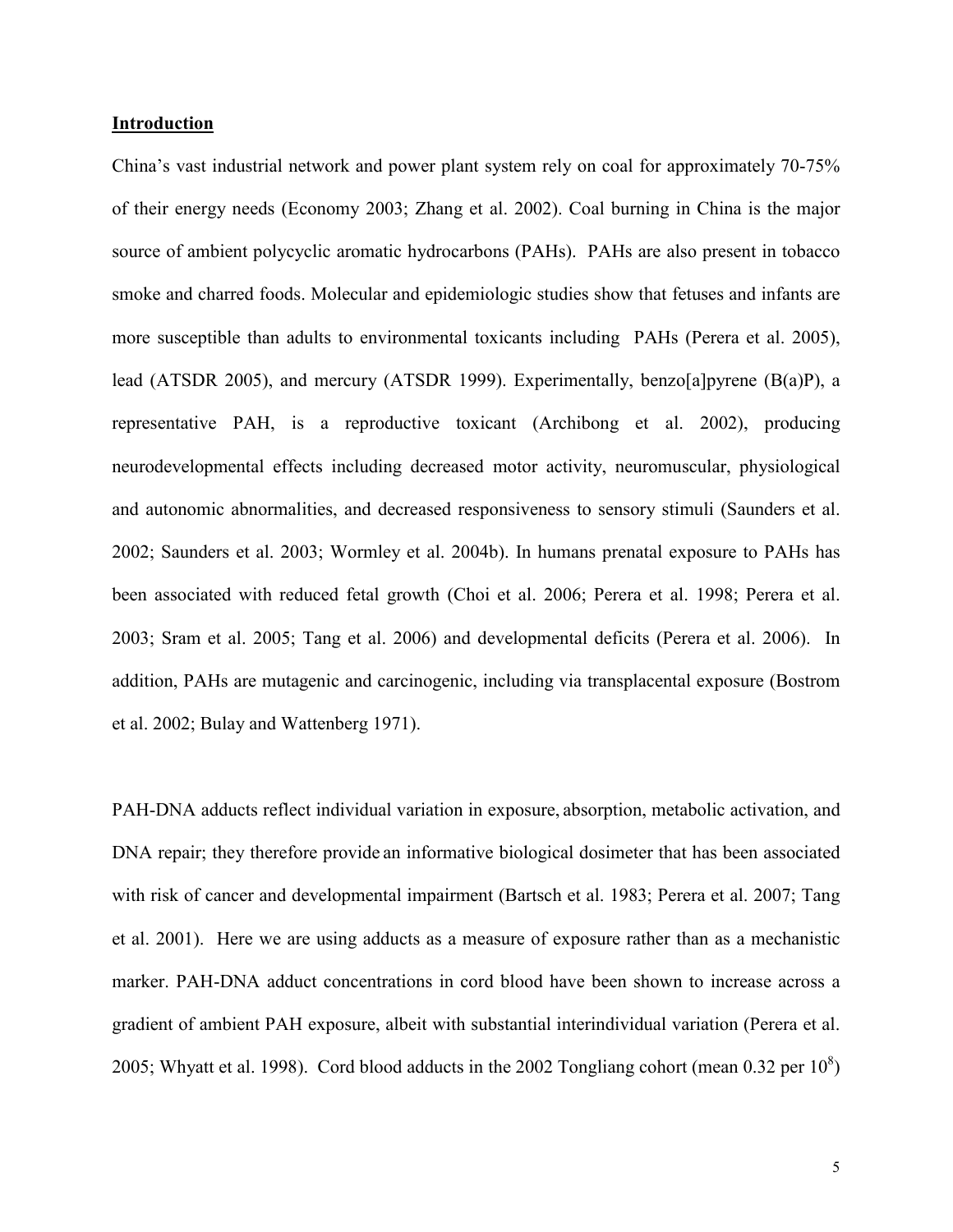were significantly higher than those in cohorts of newborns in the US and Poland (Perera et al. 2005). As previously reported, in the 2002 Tongliang cohort PAH-DNA adducts in cord blood were associated with reduction of birth head circumference (Tang et al. 2006) and reduced developmental quotients (DQs) at age two (Tang et al. 2008). As in the present sample, comparison of all cord bloods showed a significant decrease in adduct levels in 2005 (Tang et al., unpublished data).

Lead and mercury are also released by coal burning (Guo et al. 2002; Wang et al. 2006; Zhang et al. 2003) as well as other sources. Both metals have been shown to be developmental neurotoxicants even at low levels (ATSDR 1999; ATSDR 2005; Canfield et al. 2003; Needleman et al. 1996) and are potential confounders of associations between PAH-DNA adducts and developmental outcomes.

We tested the hypothesis that comparison of the two cohorts of newborns in Tongliang, Chongqing, China both followed through 2 years of age would show that elimination of prenatal exposure to coal-burning emissions from the power plant resulted in improved developmental outcomes and in failure to observe the significant effects of PAH-DNA adducts on 2-year development seen in the first cohort, consistent with decreased levels of PAH-DNA adducts in cord blood of children in the second cohort.

#### **Methods**

*Study design*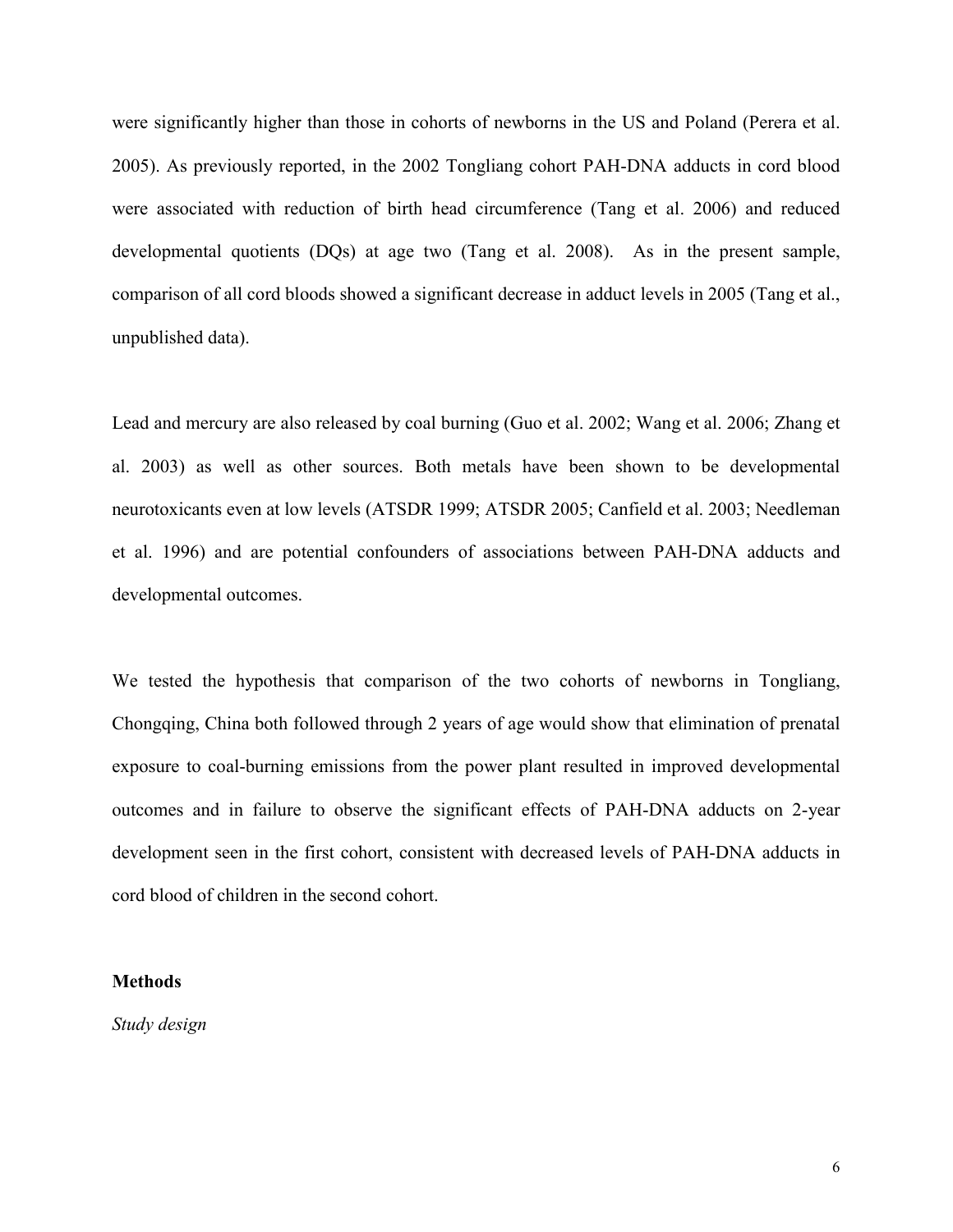Two identical prospective cohort studies were carried out (pre-and post-plant shutdown, respectively). Nonsmoking mothers and their newborns were enrolled at delivery as described (Tang et al. 2008). The newborns were followed through their second birthdays at which time their intellectual and behavioral development was assessed using the Gesell Developmental Schedules (GDS). Levels of PAH-DNA adducts (specifically benzo[a]pyrene-DNA adducts) were measured in umbilical cord blood. Exposure to known neurotoxicants (lead, mercury and environmental tobacco smoke) and other potential confounders were assessed by biomarkers or questionnaire.

#### *Setting*

Tongliang, a county in Chongqing Municipality, has a population of around 810, 000 and is situated in a basin approximately 3 km in diameter. Prior to May 31, 2004, a coal-fired power plant located just south of the town center operated every year during the dry season from December  $1<sup>st</sup>$  to May  $31<sup>st</sup>$  to compensate for insufficient hydroelectric power during that time period (Chow et al. 2006; Tang et al. 2006). The plant was not equipped with modern pollution reduction technology and combusted about 25,000 tons of coal during each 6-month period of operation. In 2002, nearly all domestic heating and cooking units had been converted to natural gas and motor vehicles were limited in number. Air monitoring analysis carried out as part of the study showed that PAHs of medium molecular weight (168–266) increased by up to 3.5 times during the Tongliang power plant's operational period (Chow et al. 2006). After the plant's shutdown in May 2004, mean ambient levels of the same PAHs declined significantly (for B[a]P. *p*=0.01) as did adducts in cord blood (Tang et al., unpublished data).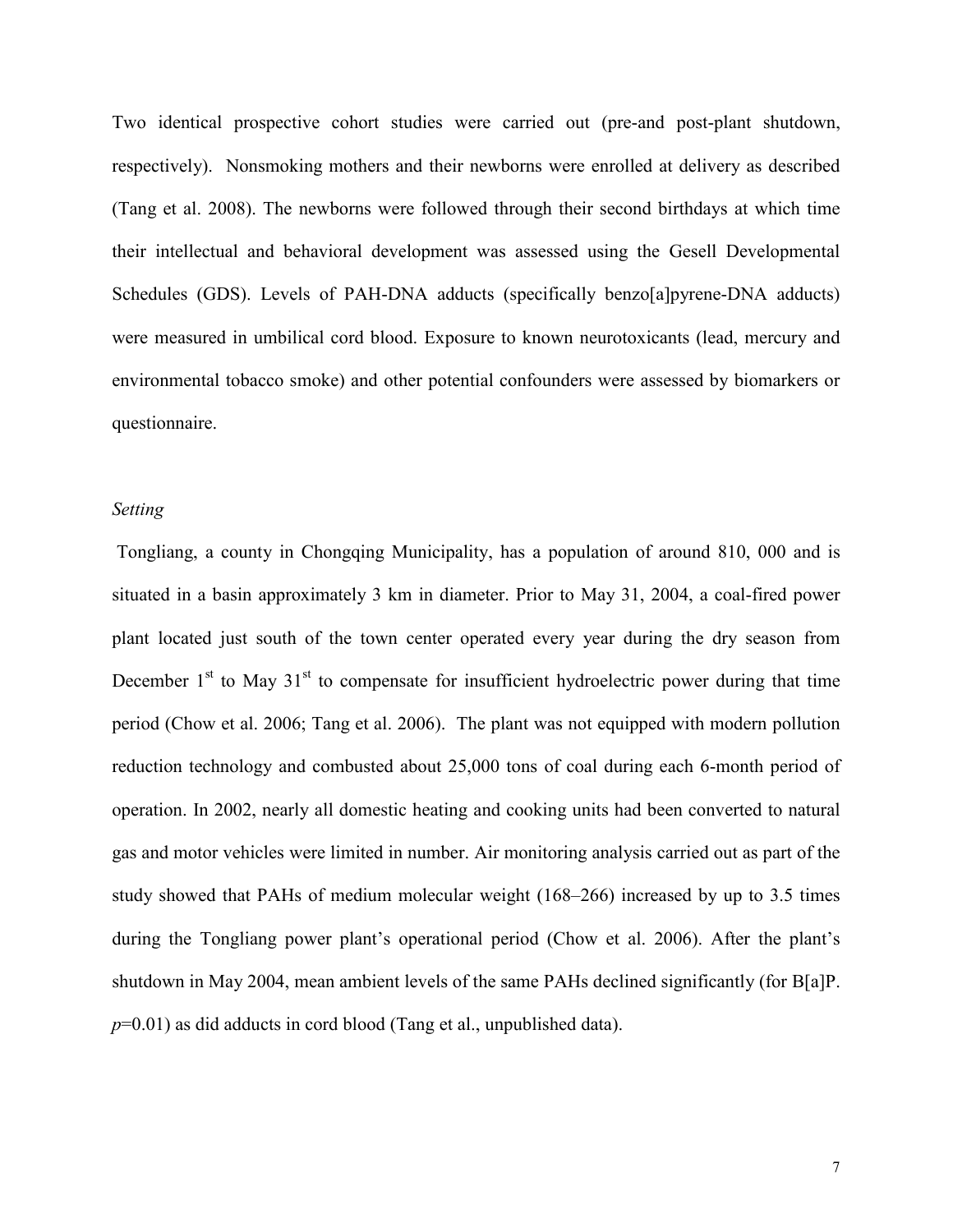#### *Participants*

Subjects were children born to women who gave birth at any one of three major Tongliang County Hospitals located in the Town of Bachuan (informally known as "Tongliang City") (representing about 95% of deliveries in Tongliang): the first cohort between March 4, 2002 and June 19, 2002 and the second between March 2, 2005 and May 23, 2005. The women were selected using a screening questionnaire when they checked in for delivery. All women who met the criteria for eligibility (nonsmoker,  $\geq 20$  years of age, and residence within 2 km of the site of the Tongliang power plant) were invited to participate (the population residing within this radius is about 86,325). Consenting subjects signed the consent form approved by the Columbia University Institutional Review Board and Chongqing University of Medical Sciences. They were administered a questionnaire and contributed a cord blood sample at the time of delivery. Follow-up was conducted by trained research workers who interviewed the mothers about the environmental and health history of their children at 18 and 24 months when the children were brought to the study clinic at 18 and 24 months of age for clinical assessments of health and neurodevelopmental status.

Because physicians first presented the study to the women, all eligible women agreed to participate in the 2002 cohort and only one declined in the 2005 study. The study population is therefore representative of nonsmoking women residing within a 2 km radius of the power plant and delivering in Tongliang. In the 2002 cohort, with a sample size of 150 we observed a 16 point deficit in motor DQ (*p*=0.043) and a 15 point deficit in average DQ (*p*=0.047) associated with a log unit increase in PAH exposure. We therefore expected that a sample size of 150 would allow us to see a similar effect in the 2005 cohort if one existed.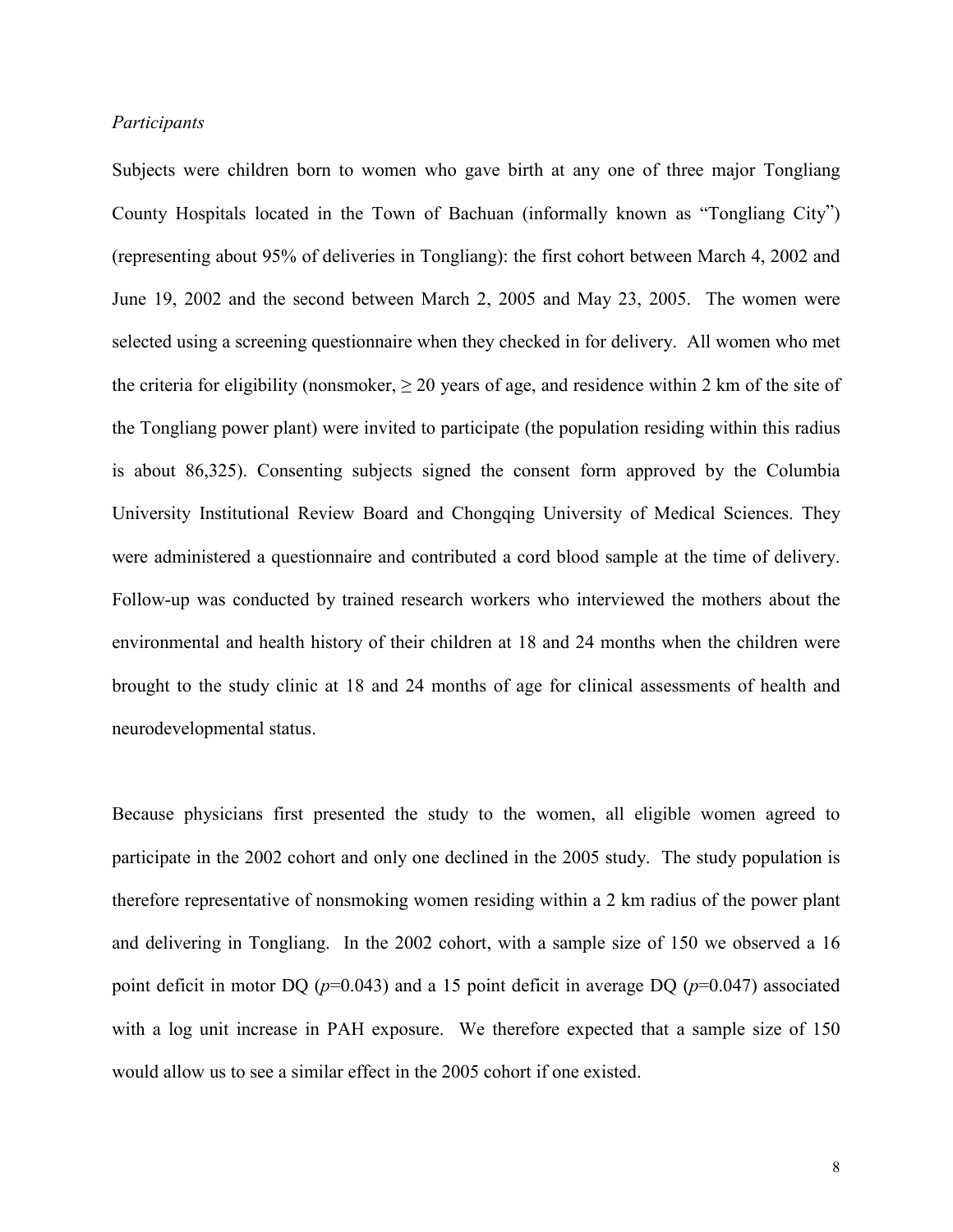#### *Personal interviews*

A 45-minute questionnaire was administered by a trained interviewer after delivery as described (Tang et al. 2006). The questionnaire included sociodemographic information, lifetime residential history, maternal history of active and passive smoking, and exposure during pregnancy to home and workplace chemicals, medications, alcohol, and dietary PAHs. The 6 month interview of the mothers elicited information on children's health and environment including environmental tobacco smoke (ETS) exposure.

#### *Biological sample collection and analysis*

As described, at delivery umbilical cord blood was collected for PAH-DNA adducts in heparinized Vacutainer tubes and for mercury and lead measurements in EDTA Vacutainer tubes (Tang et al. 2008). Samples were transported to the field laboratory at the Tongliang County Hospital immediately after collection. The buffy coat, packed red blood cells, and plasma were separated and stored at  $-70^{\circ}$ C. Samples were coded and assays were performed on all samples of adequate quantity and quality for analysis.

The laboratory methods have been described in detail (Tang et al. 2008). Briefly, as a validated proxy for PAH-DNA adducts, B[a]P–DNA adducts in extracted white blood cell DNA were analyzed using a high-performance chromatography (HPLC)/ fluorescence method for B[a]P tetraols (Alexandrov et al. 1992; Rojas et al. 1994), modified as described (Perera et al. 2007). Samples of whole blood were analyzed for lead and mercury also as described (Tang et al. 2008).

#### *Measures of child neurodevelopment and covariates*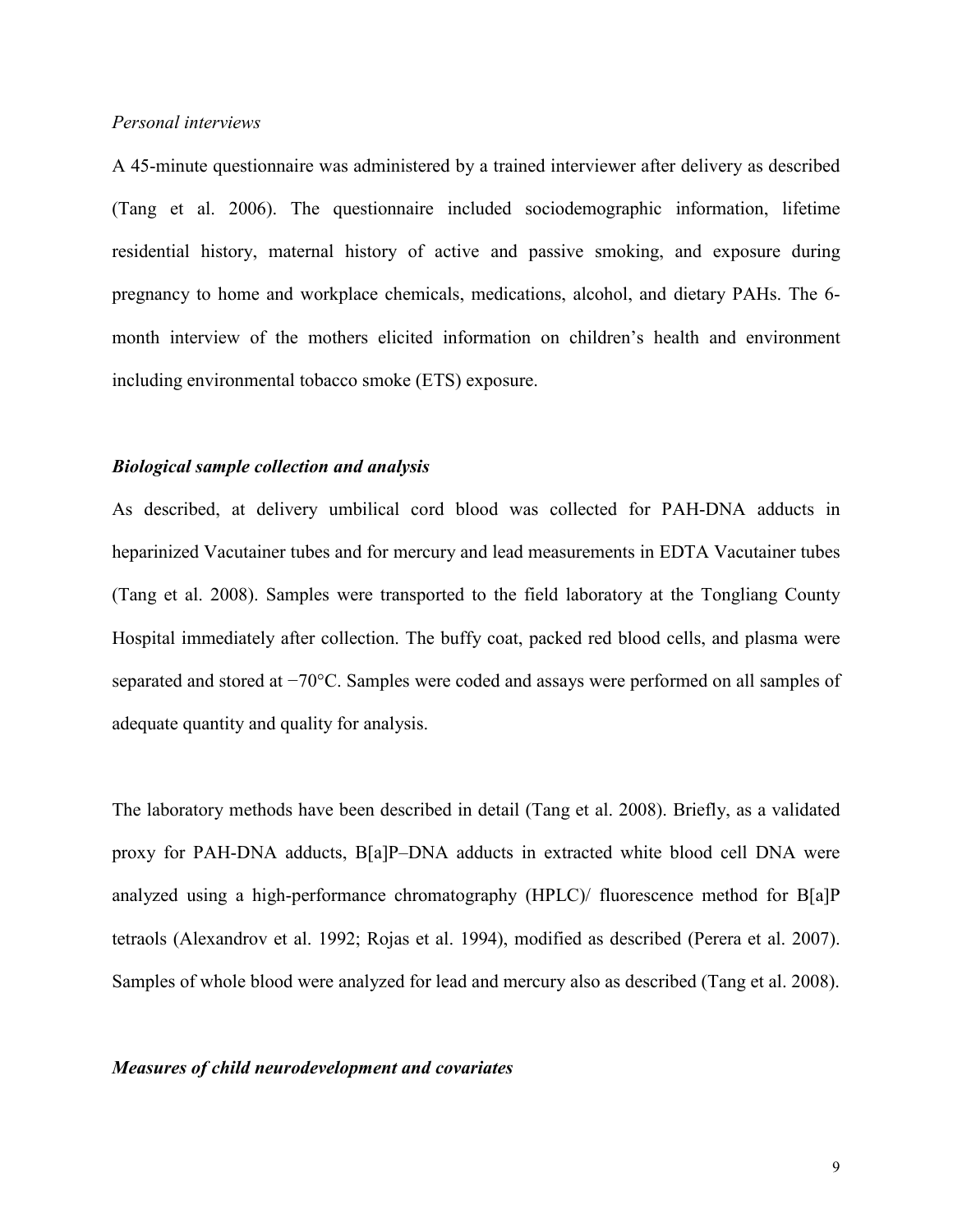The GDS was selected for comparability to other studies in the Chinese population and because it has been adopted by the Chinese Pediatric Association and is widely used for assessing early child development in China and in other countries (Cui et al. 2001; Jin et al. 2007; Ke et al. 2004; World Health Organization (WHO) 1999; World Health Organization (WHO) 2004; Zhang and Li 1994; Zhu et al. 2005). Two year old children in the cohort were administered the version of the GDS for 0-3 year-old children adapted to the Chinese population (Beijing Mental Development Cooperative Group 1985). Each child is assigned a developmental quotient (DQ) in each of the four areas: motor, adaptive, language, and social. The standardized mean (SD) of the DQ is 100 (15); a score below 85 indicates developmental delay (Hudon et al. 1998). A study by Jin et al. which also used the GDS showed means in the same range as those in our study (Jin et al. 2007). Testing was conducted by physicians in the same group who were certified in the GDS to maximize reliable assessment and valid interpretation. Therefore, both inter-examiner and intra-examiner variability were minimal.

Research workers abstracted relevant information on covariates from maternal and infant medical records after delivery such as date of delivery, gestational age, and gender of newborn. Other covariates were derived from questionnaire data on socioeconomic status and environmental exposures.

#### *Statistical Analysis*

The statistical methods have been previously described with respect to analysis of the 2002 cohort (Tang et al. 2008) and are briefly summarized here. Analysis of the 2005 cohort followed the same procedures. The main exposure of interest was PAH-DNA adducts in cord blood. As

10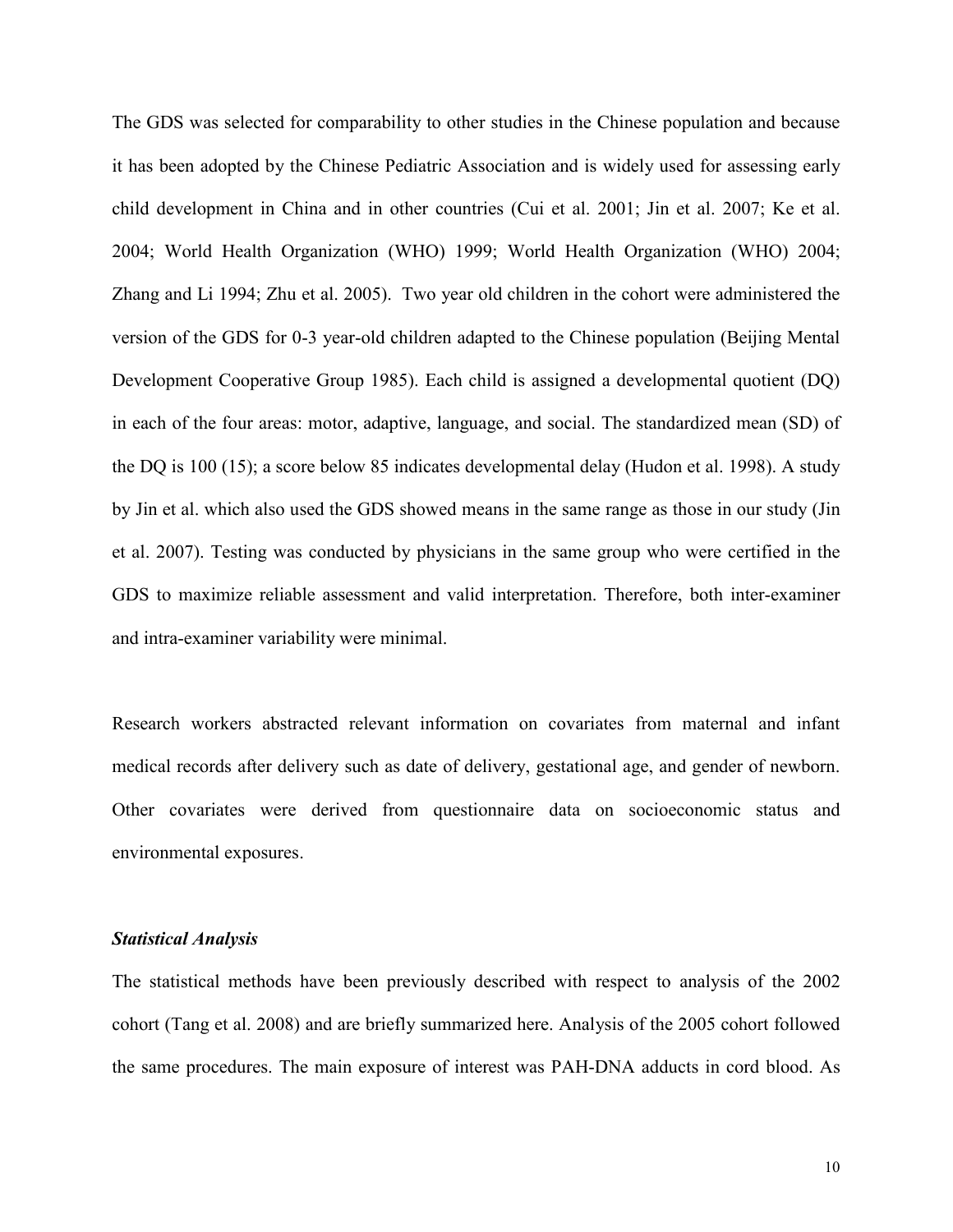before (Tang et al. 2008), adducts were treated as a continuous variable, with nondetectable samples assigned a value of 0.125 per  $10^8$  (midway between 0 and the detection limit of 0.25). Lead and mercury values were dichotomized at the median to minimize the influence of outliers. In multiple regression analyses, age-adjusted DQs in the motor area, adaptive area, language area, social area, and the average of these four DQs served as the outcome variables. In logistic regression, the outcomes were developmental delays in the respective areas. As in our prior analyses we included as covariates gender, gestational age, maternal education, ETS (hours of exposure/day) and lead. Mercury and exposure to chemicals during pregnancy were not included because neither was a contributor to DQ at the level of  $p<0.1$  (Tang et al. 2008). We did not have direct measures of postnatal PAH-DNA adducts or lead but were able to adjust for postnatal ETS exposure.

We first compared the two cohorts with respect to developmental outcomes (mean DQ scores and frequency of developmental delay) by performing unadjusted analyses using t-test or Fisher's exact test as appropriate. Multiple linear regression and logistic regression were used to test whether the DQ means or ORs for developmental delay differed significantly between the two cohorts, after adjustment for relevant covariates (prenatal ETS, mother's education, gestational age and gender) and further including "cohort" as a covariate. The associations between adducts and developmental outcomes were examined by multiple linear regression and logistic regression as described. In additional exploratory analyses, we tested whether the relationships between cord adducts and DQ and between cord adducts and developmental delay were the same for the two cohort by including an interaction term ("cohort x PAH-DNA") in models combining the two datasets.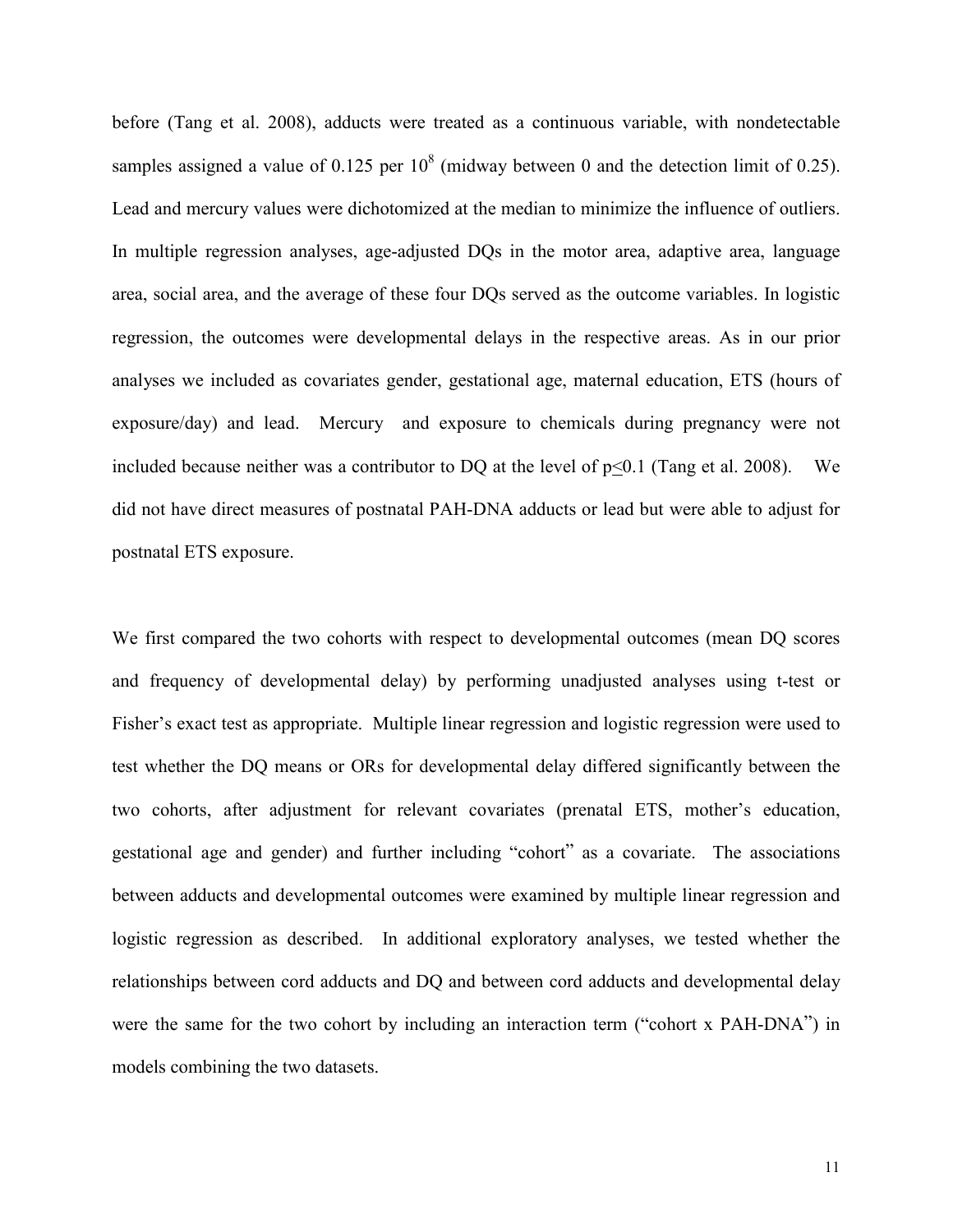#### **Results**

Table 1 provides details of the enrollment and retention of participants in both cohorts. The twoyear retention rate for the first cohort was 88.7% (150 mother/child pairs enrolled, 133 retained). The retention rate for the second cohort was 77.2% (158 pairs enrolled, 122 retained). All twoyear olds who remained in the cohorts at that timepoint were administered the GDS. One hundred and ten subjects in 2002 and 107 subjects in 2005 had complete data required for hypothesis testing. The sociodemographic, clinical and environmental characteristics of the cohorts are provided and compared in Table 2. The subjects included in the analysis did not differ  $(p<0.05)$  from those not included with respect to these characteristics except that in the 2005 cohort subjects included in the model had a higher mercury level. The two cohorts differed with respect to maternal age. As reported in the full cohorts (Tang et al., unpublished data), the mean PAH-DNA adduct level and percent of newborns with detectable adduct levels were significantly reduced in the 2005 cohort  $(p<0.001)$ . The 2005 mean for PAH-DNA adducts in the present sample was 0.20 per  $10^8$ ) and 51% of samples had detectable adducts. Mean lead and mercury concentrations did not differ between 2002 and 2005.

Table 3 compares the distribution of DQs for both cohorts. As in the 2002 cohort, in 2005 all DQ domains were significantly intercorrelated ( $p < 0.01$ ), with r values ranging from 0.40 to 0.83. Unadjusted comparisons of the mean scores showed that mean DQs, except for language area, were higher in 2005 but not significantly so. After adjustment for relevant covariates, the only significant difference in mean score was the social area DQ  $(p=0.033)$  (See Table 3). The frequencies of developmental delay in all DQ areas except for language were reduced in 2005 compared to 2002; before adjustment the difference was significant for delay in the motor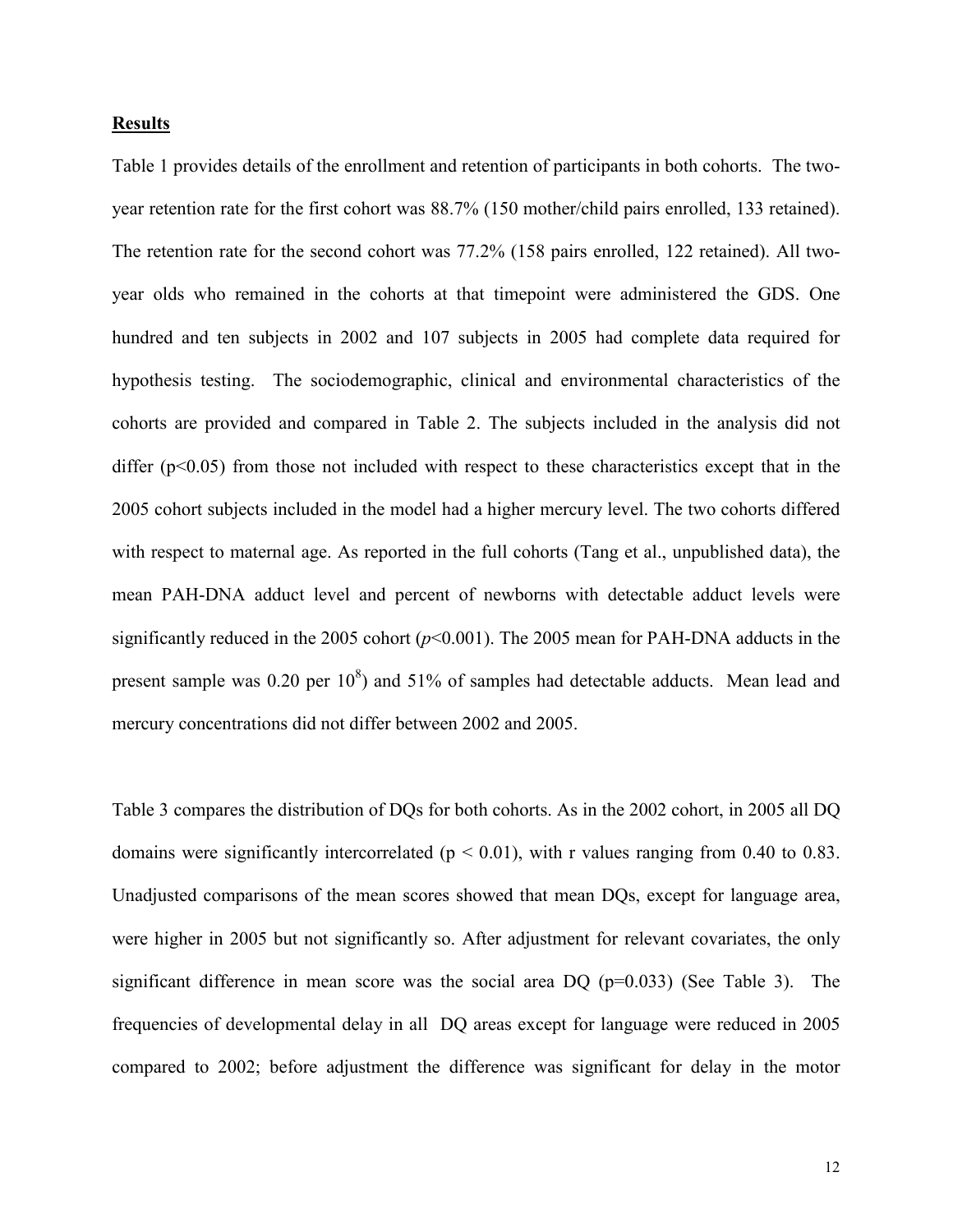$(p=0.033)$  area. After adjustment, a significant difference in the frequency of delay in the motor area (p=0.017) remained.

The results of multiple regression analysis are shown in Table 4. In the 2002 cohort, cord adducts showed significant inverse associations with the DQ in the motor area before and after adjusting for cord lead level, ETS, gender, gestational age, and maternal education level (unadjusted  $\beta$ =-13.78; 95%CI -29.18, 1.63;  $p=0.082$ ; adjusted  $\beta = -16.01$ ; 95% CI -31.30, -0.72;  $p = 0.043$ ). In 2002 cord adducts were also associated with the average DQ (adjusted  $\beta = -14.58$ , 95% CI -28.77, -0.37, *p*=0.047). In contrast, in the 2005 cohort cord adducts were not significantly associated with any of the DQs before or after adjusting for the same covariates (for motor area DQ, adjusted  $\beta$  = -5.90; 95% CI -24.96, 13.17;  $p = 0.546$ ) and average DQ ( $\beta$  =-12.38; CI -28.95, 4.21; *p*=0.146). However, in 2005 associations for all DQs remained inverse, albeit not statistically significantly. Whereas in the 2002 cohort, by logistic regression analysis, a 0.1 unit  $(0.1$  adduct per  $10<sup>8</sup>$  nucleotides) increase in cord adducts was associated with increased odds of being developmentally delayed in the motor area (OR= 1.91, CI 1.22, 2.97, *p*= 0.004), this association was not seen in 2005 (OR=2.06, CI 0.62, 6.84,  $p=0.240$ ). Nor were significant associations seen in 2005 between PAH-DNA adducts and developmental delay in the other DQ areas (see Table 5). However, the interaction term (PAH x Cohort) was not significant in multiple or logistic regression models, which may be due to small sample size.

Further controlling for postnatal ETS, in multivariate regression the associations between adducts and DQ in the motor area and average DQ remained significant in the 2002 cohort:  $\beta$ = -16.89, CI -31.76,-2.01,  $p=0.026$  and  $\beta = -16.56$ , CI -31.21,-1.92.  $p=0.027$ , respectively. Also by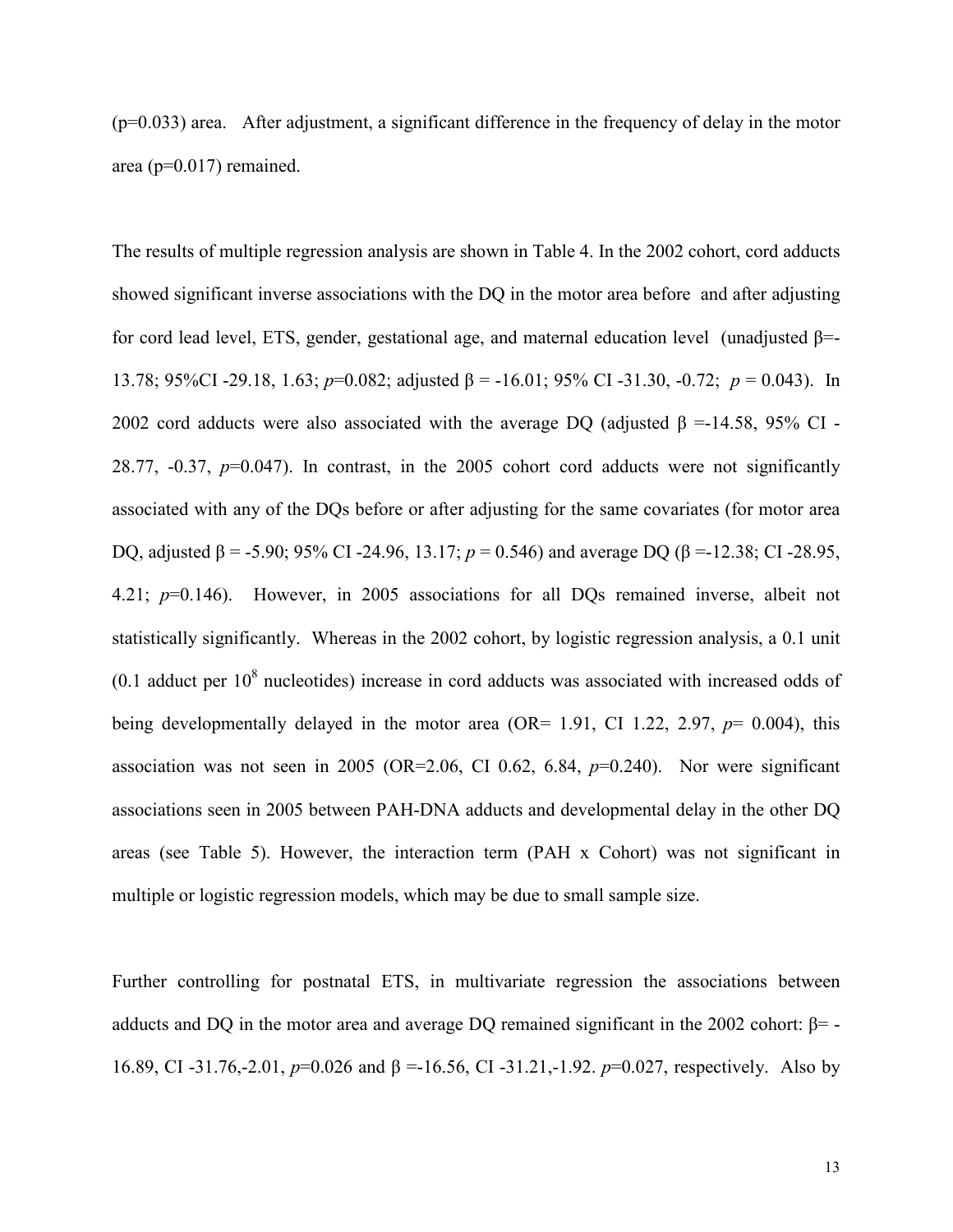logistic regression, the OR for adducts and motor area delay remained significant: OR= 2.18; 95%CI 1.31, 3.61; *p*=0.003. Inclusion of postnatal ETS in the 2005 models did not affect the results.

### **Discussion**

As hypothesized, comparison of the two cohorts of newborns in Tongliang, China, both followed through two years of age, has provided evidence that elimination of prenatal exposure to coalburning emissions resulted in measurable benefits to children's development. In contrast to the 2002 cohort, in the 2005 cohort we did not observe a significant effect of PAH-DNA adducts on two-year developmental scores. Consistent with prior analyses of adducts among all newborns (Tang et al., unpublished data), in the present subset the average adduct concentration and the frequency of detectable adducts in cord blood were reduced in the 2005 cohort by 38% and 36%, respectively. The mean cord adduct level in the 2002 cohort  $(0.32 \text{ adducts per } 10^8 \text{ nucleotides})$ was significantly higher than in New York City  $(0.21)$  adducts per  $10^8$  nucleotides) or Krakow, Poland (0.28 adducts per  $10^8$  nucleotides) consistent with the higher ambient PAH exposure in Tongliang (Perera et al. 2005). After the power plant shutdown, the adduct levels in Tongliang in 2005 (0.20 per  $10^8$  nucleotides) were similar to those in New York City (0.21 per  $10^8$ ).

Whereas PAH-DNA adducts in cord blood were significantly associated with DQ decrements in the motor area and in the average DQ among children who were *in utero* during the power plant operation, these significant associations were not seen among children who were *in utero* after the power plant had been shut down. In the 2002 cohort, adducts were associated with an approximate 2-fold increased odds of developmental delay in the motor area; again that effect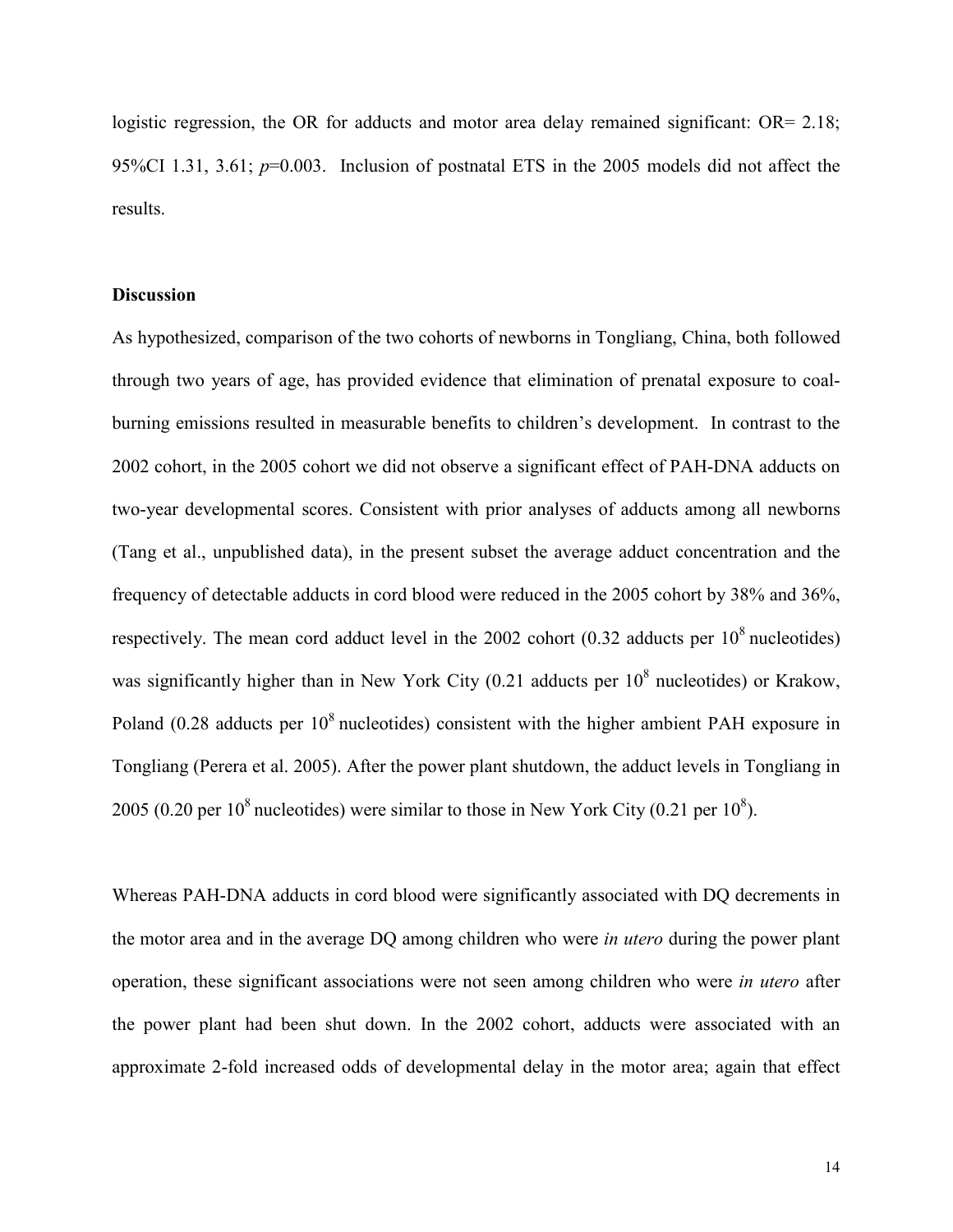was not seen in the 2005 cohort. However, the observation in the 2005 cohort of inverse, albeit non statistically significant, associations between adducts and all DQs except for the average DQ suggests that even greater benefits will accrue in the future. PAHs are lipid soluble compounds (Nickerson 2006); and it is reasonable to expect that the concentrations of PAHs stored in mothers' adipose tissue and transferrable to the fetus will be reduced over time. In 2007 we enrolled a third cohort of mothers and newborns which we will follow to determine longer-term benefits of closing the power plant.

The finding of adverse developmental effects in the 2002 cohort is consistent with experimental findings that prenatal exposure to B[a]P during critical windows of brain development produces a variety of neurodevelopmental effects in the offspring (Wormley et al. 2004a) and with our prior finding in a New York City cohort that prenatal PAH exposure was associated with developmental impairment at age three (Perera et al. 2006). The mechanisms by which PAHs adversely affect child development are not well understood.

Strengths of the study include the prospective cohort designs, the use of a molecular marker of PAH exposure and the ability to control for potential confounders. The results are internally consistent and generalizable to other nonsmoking Chinese women. A limitation of the study is that we did not have data on postnatal levels of PAH-DNA or metals to permit examination of the impact of postnatal exposure on two-year cognitive development. Because the power plant was not shut down until May 2004, the subjects in the 2002 cohort continued to receive seasonal exposure to the plant emissions after birth. However, several lines of evidence indicate that fetal development is a period of heightened susceptibility to PAHs and lead (ATSDR 1999; ATSDR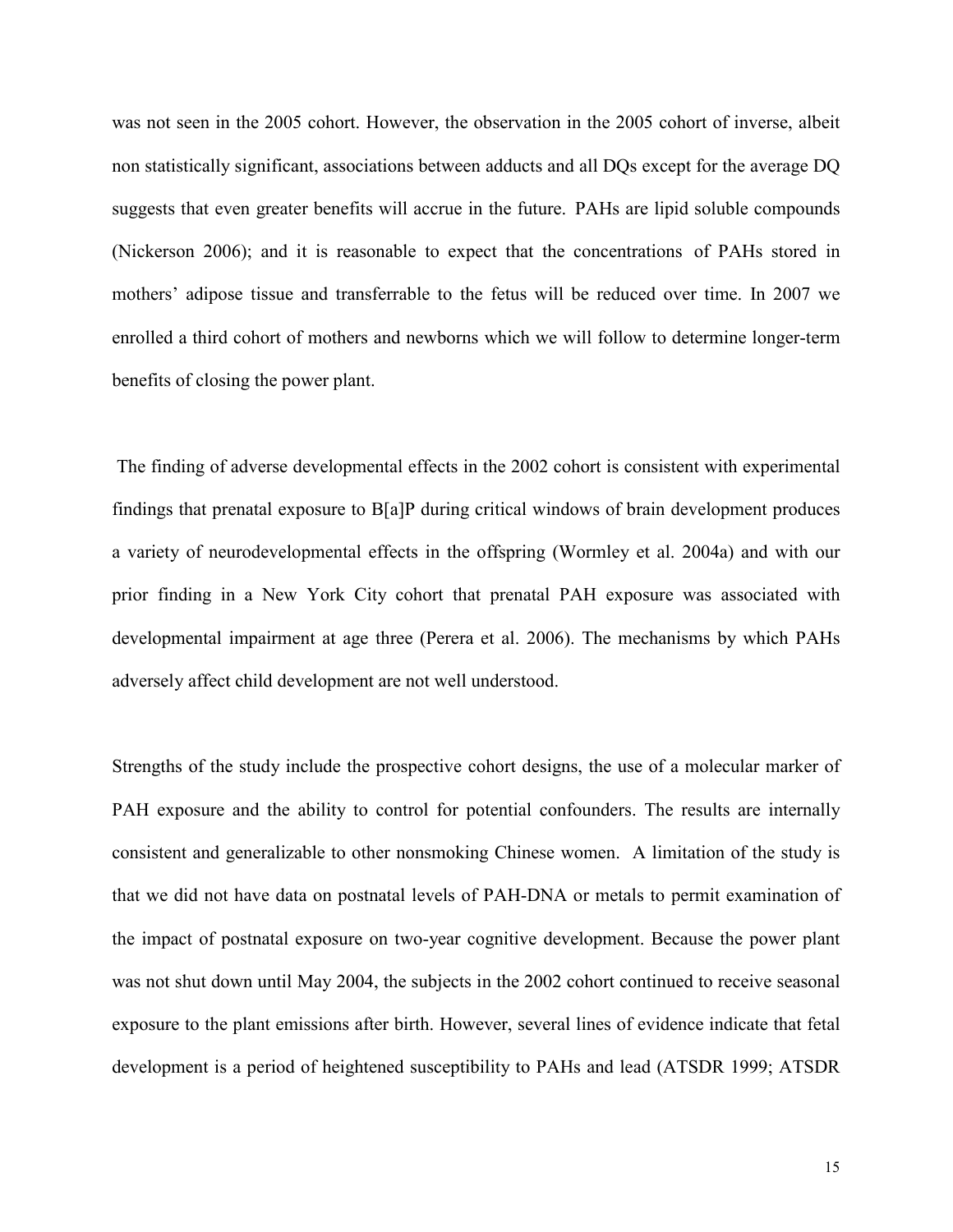2005; Perera et al. 2005). We note that adjustment for postnatal ETS exposure did not alter the effect of PAH-DNA adducts. Another limitation of the present study is the small sample size in each cohort, which limited our ability to evaluate interactions between adducts and cohort on development or to assess interactions between pollutants.

The improvement in developmental outcomes and the lack of significant associations between PAH-DNA adducts and deficits in development in the 2005 cohort may be educationally meaningful since compromised function at an early age may have a negative impact on subsequent school performance (Drillien et al. 1988). Within a Chinese population, there was a significant correlation between developmental assessment at 6-12 months on the Gesell and mental development at 6-7 years on the Chinese version of the Wechsler Scales for Children (*p*<0.01) (Zhou et al. 2004). Continued follow-up of the present cohort will determine whether reduction of prenatal PAH exposure is associated with subsequent measures of cognitive development and school performance.

#### **Conclusion**

In conclusion, these results indicate that an intervention to eliminate emissions from a polluting coal-burning power plant was effective in improving developmental outcomes among children living in Tongliang, Chongqing. Since coal-fired power plants currently produce 75% of China's electricity and the majority of new plants in China are being built to burn coal, the results from the Tongliang study are relevant to the development of other children living in China and have implications for policies concerning energy and public health.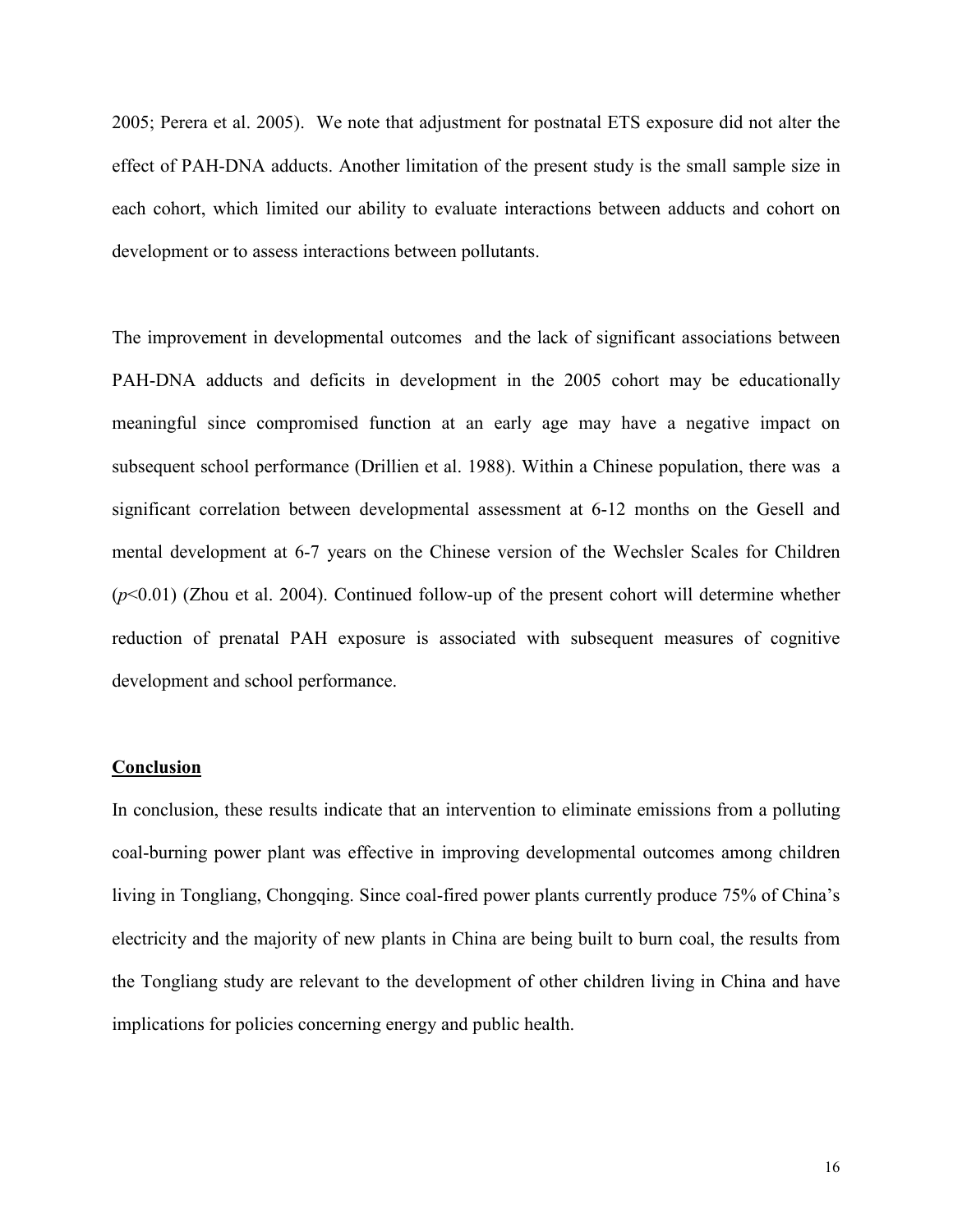#### **References**

Alexandrov K, Rojas M, Geneste O, Castegnaro M, Camus AM, Pesruzzelli S, et al. 1992. An improved fluorometric assay for dosimetry of benzo(a)pyrene diol-epoxide-DNA adducts in smokers' lung: comparisons with total bulky adducts and aryl hydrocarbon hydroxylase activity. Cancer Res 52:6248-6253.

Archibong AE, Inyang F, Ramesh A, Greenwood M, Nayyar T, Kopsombut P, et al. 2002. Alteration of pregnancy related hormones and fetal survival in F-344 rats exposed by inhalation to benzo(a)pyrene. Reprod Toxicol 16:801-808.

ATSDR. 1999. Toxicological profile for mercury. Atlanta, GA: Agency for Toxic Substances and Disease Registry, U.S. Department of Health and Human Services, Public Health Service.

ATSDR. 2005. Toxicological profile for lead. Atlanta, GA: Agency for Toxic Substances and Disease Registry, U.S. Department of Health and Human Services, Public Health Service.

Bartsch H, Terracini B, Malaveille C. 1983. Quantitative comparisons of carcinogenicity, mutagenicity and electrophilicity of 10 direct-acting alkylating agents and the initial 06 alkylguanine ratio in DNA with carcinogenic potency in rodents. Mutat Res 110:181-219.

Beijing Mental Development Cooperative Group. 1985. Gesell Developmental Diagnosis Scale. Beijing, China: Beijing Mental Development Cooperative Group.

Bostrom CE, Gerde P, Hanberg A, Jernstrom B, Johansson C, Kyrklund T, et al. 2002. Cancer risk assessment, indicators, and guidelines for polycyclic aromatic hydrocarbons in the ambient air. Environ Health Perspect 110:451-488.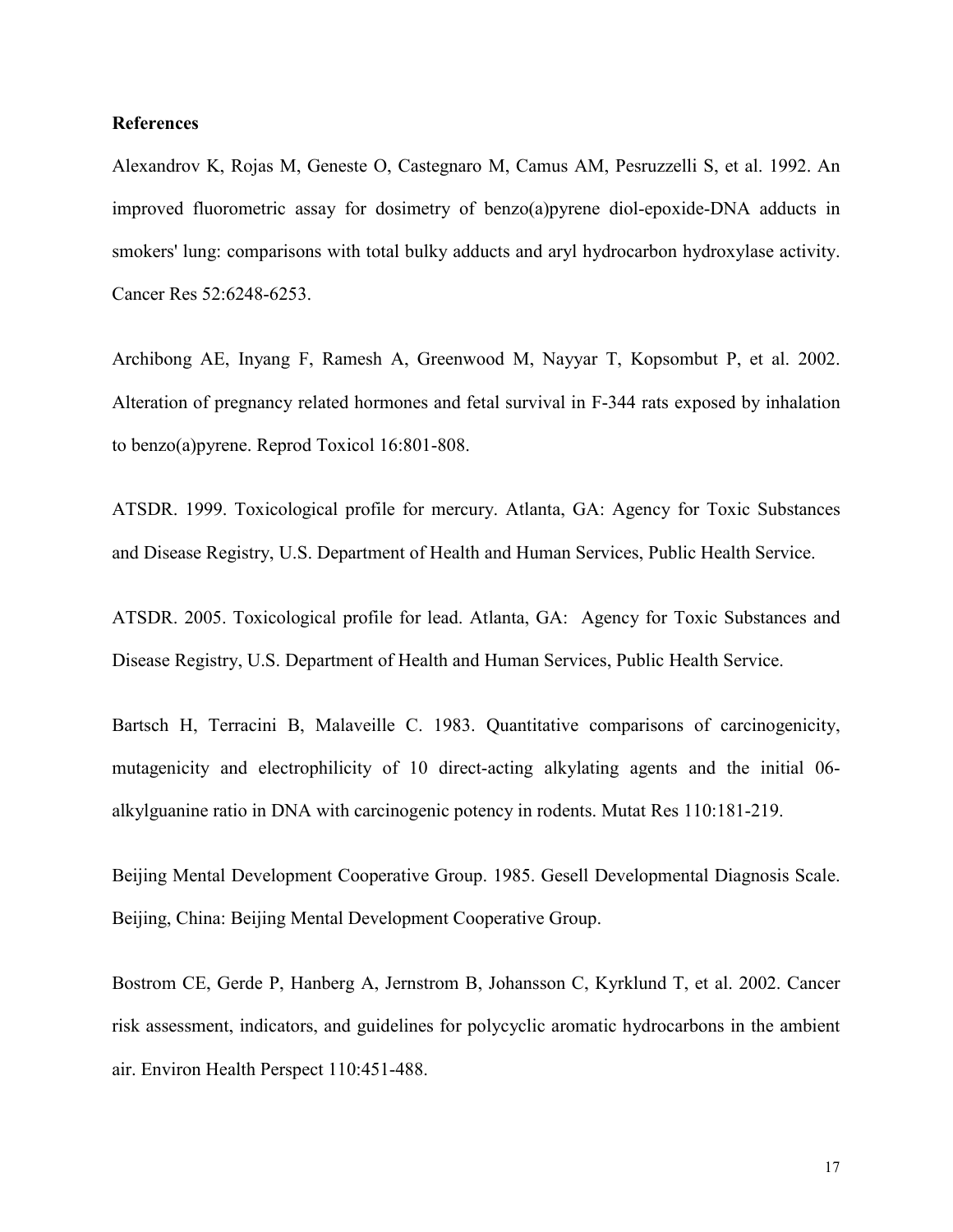Bulay OM, Wattenberg LW. 1971. Carcinogenic effects of polycyclic hydrocarbon carcinogens administrated to mice during pregnancy on the progeny. J Natl Cancer Inst 46:397-402.

Canfield RL, Henderson CR, Cory-Slechta DA, Cox C, Jusko TA, Lanphear BP. 2003. Intellectual impairment in children with blood lead concentrations below 10 µg per deciliter. N Engl J Med 348:1517-1521.

Choi H, Jedrychowski W, Spengler J, Camann DE, Whyatt RM, Rauh V, et al. 2006. International studies of prenatal exposure to polycyclic aromatic hydrocarbons and fetal growth. Environ Health Perspect 114:1744-1750.

Chow JC, Watson JG, Chen LW, Koracin D, Zielenska B, Tang D, et al. 2006. Exposure to PM2.5 and PAHs from the Tongliang, China, epidemiological study. J Environ Sci Health A Tox Hazard Subst Environ Eng 41:517-542.

Cui H, Hou J, Ma G. 2001. Influences of rearing style on the intellectual development of infants [in Chinese]. Wei sheng yan jiu 30:362-364.

Drillien CM, Pickering RM, Drummond MB. 1988. Predictive value of screening for different areas of development. Dev Med Child Neurol 30:294-305.

Economy EC. 2003. China's environmental challenge: political, social, and economic implications. New York, N.Y.: Council on Foreign Relations.

Guo R, Yang J, Liu D, Liu Z. 2002. Transformation behavior of trace elements during coal pyrolysis. Fuel Process Technol 77-78:137-143.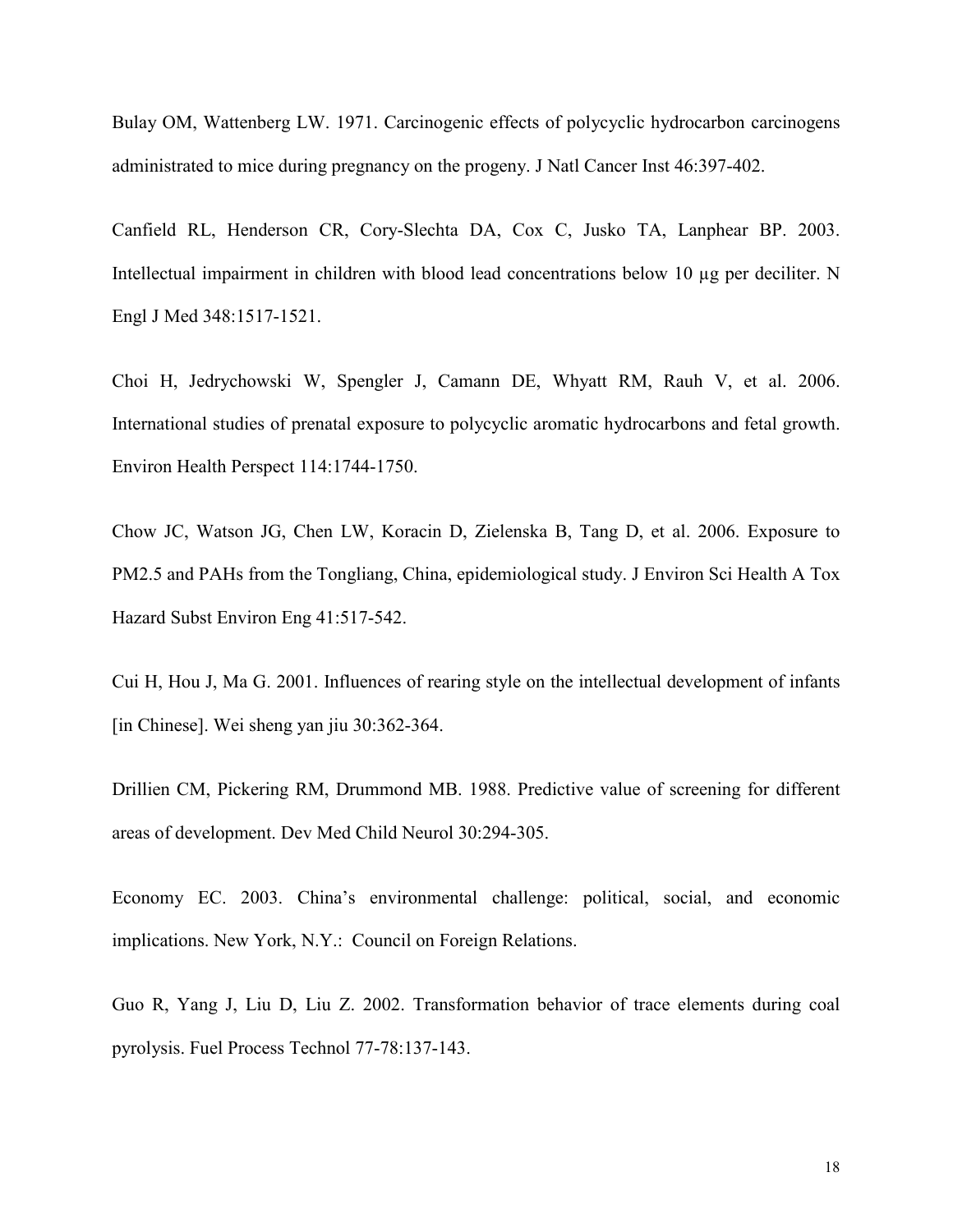Hudon L, Moise KJ, Jr., Hegemier SE, Hill RM, Moise AA, Smith EO, et al. 1998. Long-term neurodevelopmental outcome after intrauterine transfusion for the treatment of fetal hemolytic disease. Am J Obstet Gynecol 179:858-863.

Jin X, Sun Y, Jiang F, Ma J, Morgan C, Shen X. 2007. "Care for Development" Intervention in Rural China: a Prospective Follow up Study. J Dev Behav Pediatr 28:213-218.

Ke DH, Su Q, Zhuang XY, Gao XX. 2004. Effect of active medical intervention on the physique and neuropsychological development of full-term infants: follow-up effect evaluation [in Chinese]. Chinese J of Clin Rehab 8:6706

Needleman HL, Riess JA, Tobin MJ, Biesecker GE, Greenhouse JB. 1996. Bone lead levels and delinquent behavior. JAMA 275:363-369.

Nickerson K. 2006. Environmental contaminants in breast milk. J Midwifery Womens Health 51:26-34.

Perera F, Tang D, Whyatt R, Lederman SA, Jedrychowski W. 2005. DNA damage from polycyclic aromatic hydrocarbons measured by benzo[a]pyrene-DNA adducts in mothers and newborns from Northern Manhattan, the World Trade Center Area, Poland, and China. Cancer Epidemiol Biomarkers Prev 14:709-714.

Perera FP, Rauh V, Tsai WY, Kinney P, Camann D, Barr D, et al. 2003. Effects of transplacental exposure to environmental pollutants on birth outcomes in a multi-ethnic population. Environ Health Perspect 111:201-205.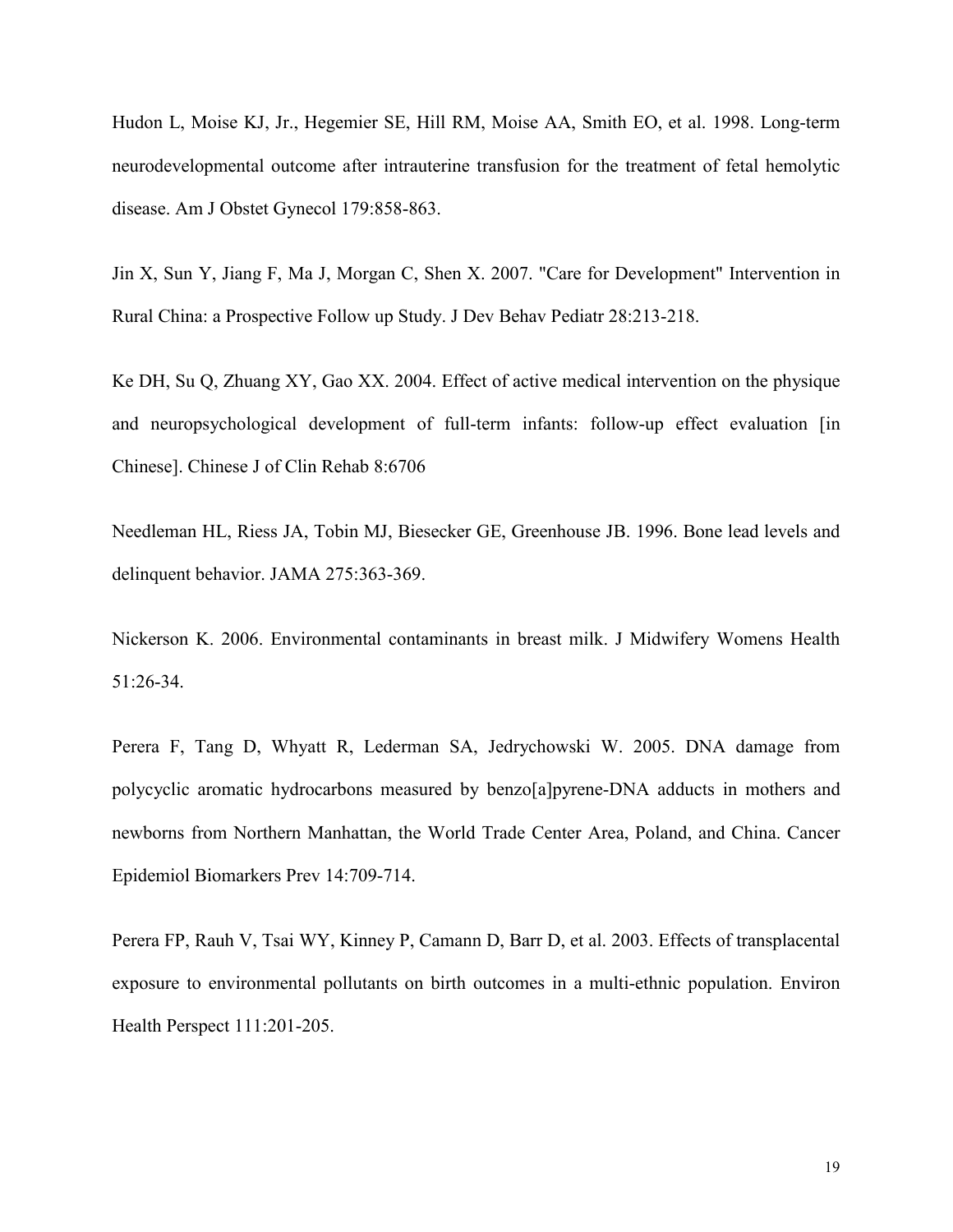Perera FP, Rauh V, Whyatt RM, Tsai WY, Tang D, Diaz D, et al. 2006. Effect of prenatal exposure to airborne polycyclic aromatic hydrocarbons on neurodevelopment in the first 3 years of life among inner-city children. Environ Health Perspect 114:1287-1292.

Perera FP, Tang D, Rauh V, Tu YH, Tsai WY, Becker M, et al. 2007. Relationship between polycyclic aromatic hydrocarbon-DNA adducts, environmental tobacco smoke, and child development in the World Trade Center cohort. Environ Health Perspect 115:1497-1502.

Perera FP, Whyatt RM, Jedrychowski W, Rauh V, Manchester D, Santella RM, et al. 1998. Recent developments in molecular epidemiology: a study of the effects of environmental polycyclic aromatic hydrocarbons on birth outcomes in Poland. Am J Epidemiol 147:309-314.

Rojas M, Alexandrov K, van Schooten FJ, Hillebrand M, Kriek E, Bartsch H. 1994. Validation of a new fluorometric assay for benzo[a]pyrene diolepoxide-DNA adducts in human white blood cells: comparisons with 32P-postlabeling and ELISA. Carcinogenesis 15:557-560.

Saunders CR, Ramesh A, Shockley DC. 2002. Modulation of neurotoxic behavior in F-344 rats by temporal disposition of benzo(a)pyrene. Toxicol Lett 129:33-45.

Saunders CR, Shockley DC, Knuckles ME. 2003. Fluoranthene-induced neurobehavioral toxicity in F-344 rats. Int J Toxicol 22:263-276.

Sram RJ, Binkova B, Dejmek J, Bobak M. 2005. Ambient air pollution and pregnancy outcomes: a review of the literature. Environ Health Perspect 113:375-382.

Tang D, Li TY, Liu JJ, Chen YH, Qu L, Perera FP. 2006. PAH-DNA Adducts in cord blood and fetal and child development in a Chinese cohort. Environ Health Perspect 114:1297-1300.

20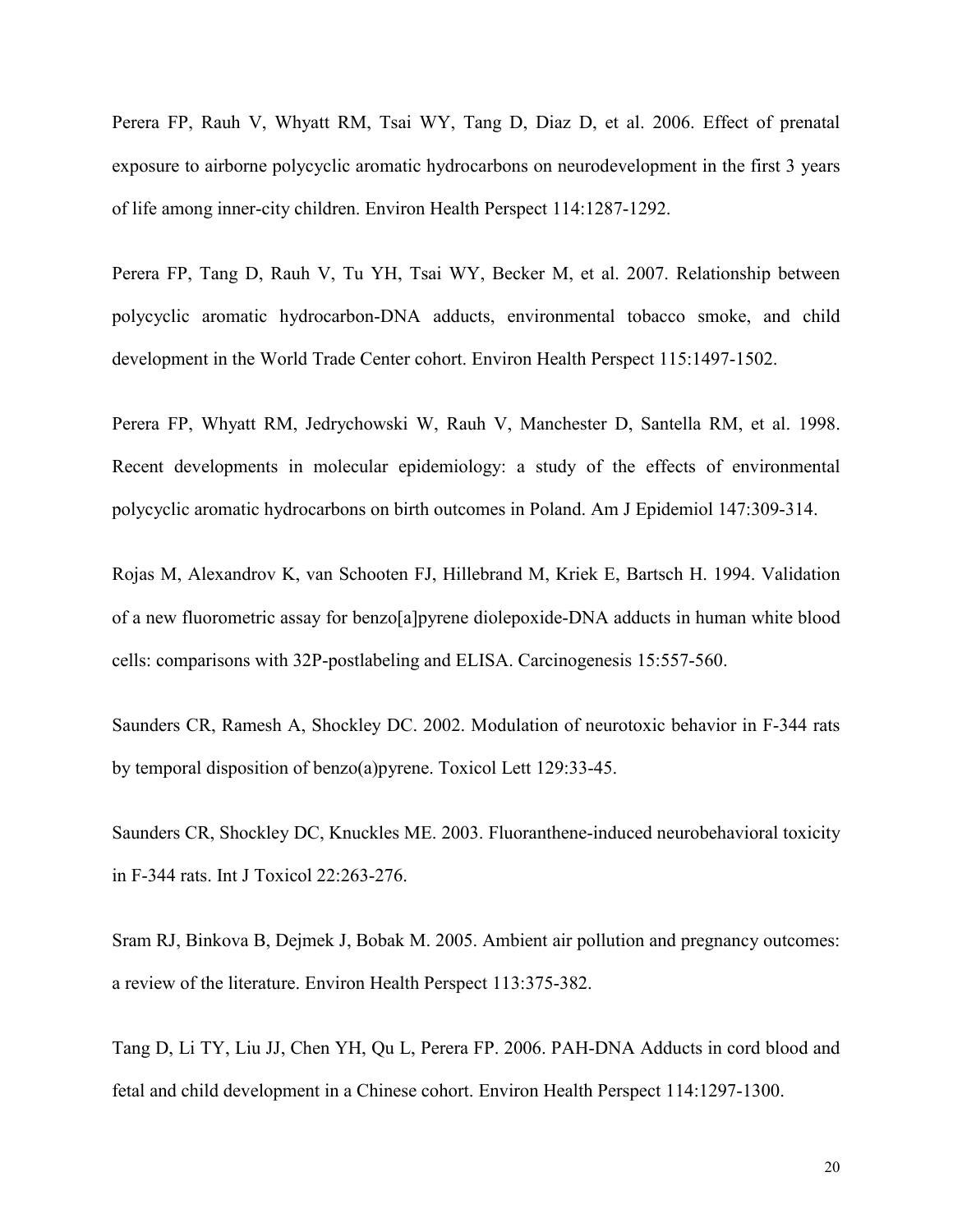Tang D, Li TY, Liu JJ, Zhou ZJ, Yuan T, Chen YH, et al. 2008. Effects of prenatal exposure to coal burning pollutants on children's development in China. Environ Health Perspect 116:674- 679.

Tang D, Phillips DH, Stampfer M, Mooney LA, Hsu Y, Cho S, et al. 2001. Association between carcinogen-DNA adducts in white blood cells and lung cancer risk in the physicians health study. Can Res 61:6708-6712.

Wang D, He L, Wei S, Feng X. 2006. Estimation of mercury emission from different sources to atmosphere in Chongqing, China. Sci Total Environ 366:722-728.

Whyatt RM, Santella RM, Jedrychowski W, Garte SJ, Bell DA, Ottman R, et al. 1998. Relationship between ambient air pollution and procarcinogenic DNA damage in Polish mothers and newborns. Environ Health Perspect 106:821-826.

World Health Organization (WHO), Department of Child and Adolescent Health and Development. A Critical Link, Interventions for Physical Growth and Psychological Development. Geneva, Switzerland: World Health Organization. 1999.

World Health Organization (WHO), Department of Child and Adolescent Health and Development. The Importance of Caregiver-Child Interactions for the Survival and Healthy Development of Young Children. Geneva, Switzerland: World Health Organization. 2004.

Wormley DD, Chirwa S, Nayyar T, Wu J, Johnson S, Brown LA, et al. 2004a. Inhaled benzo(a)pyrene impairs long-term potentiation in the F1 generation rat dentate gyrus. Cell Mol Biol (Noisy-le-grand) 50:715-721.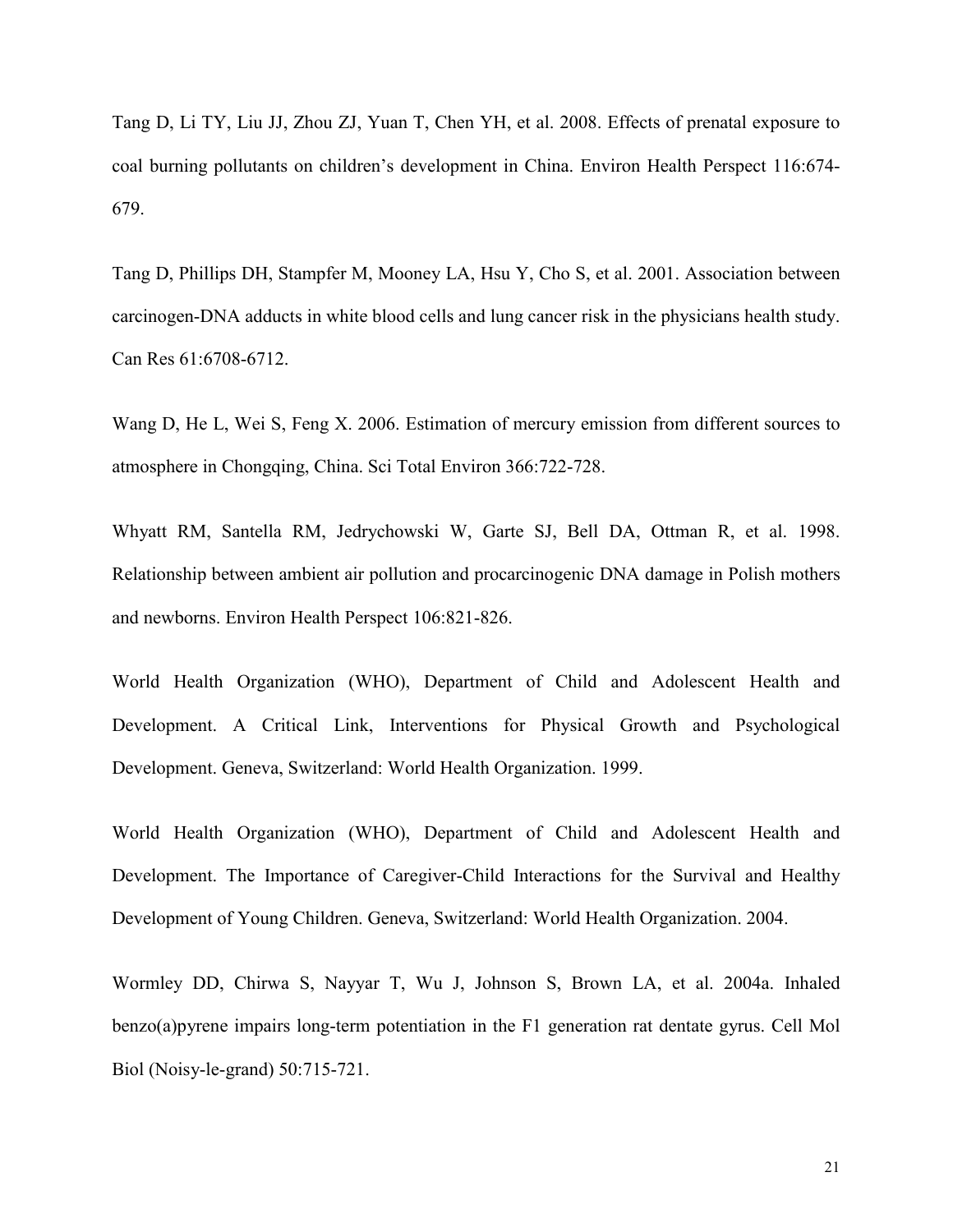Wormley DD, Ramesh A, Hood DB. 2004b. Environmental contaminant-mixture effects on CNS development, plasticity, and behavior. Toxicol Appl Pharmacol 197:49-65.

Zhang J, Han C-L, Xu Y-Q. 2003. The release of the hazardous elements from coal in the initial stage of combustion process. Fuel Process Technol 84:121-133.

Zhang MQ, Zhu YC, Deng RW. 2002. Evaluation of mercury emissions to the atmosphere from coal combustion, China. Ambio 31:482-484.

Zhang X, Li J. 1994. The revise of Gesell Developmental Scale on  $3\frac{1}{2}$  ~6 years of age in Beijing. CJCP 2:148-150.

Zhou X, Luo Y, Liang J, Chen T, Zhuang N, Zheng S, et al. 2004. Follow-up study of mental developments in high-risk children. Zhejiang Da Xue Xue Bao Yi Xue Ban 33:449-451.

Zhu H, Zhao ZY, Jiang YJ, Liang L, Wang JY, Mao HQ, et al. 2005. Multifactorial analysis of effects of mothers' autoimmune thyroid disease on their infants' intellectual development [in Chinese]. Zhonghua Er Ke Za Zhi 43:340-344.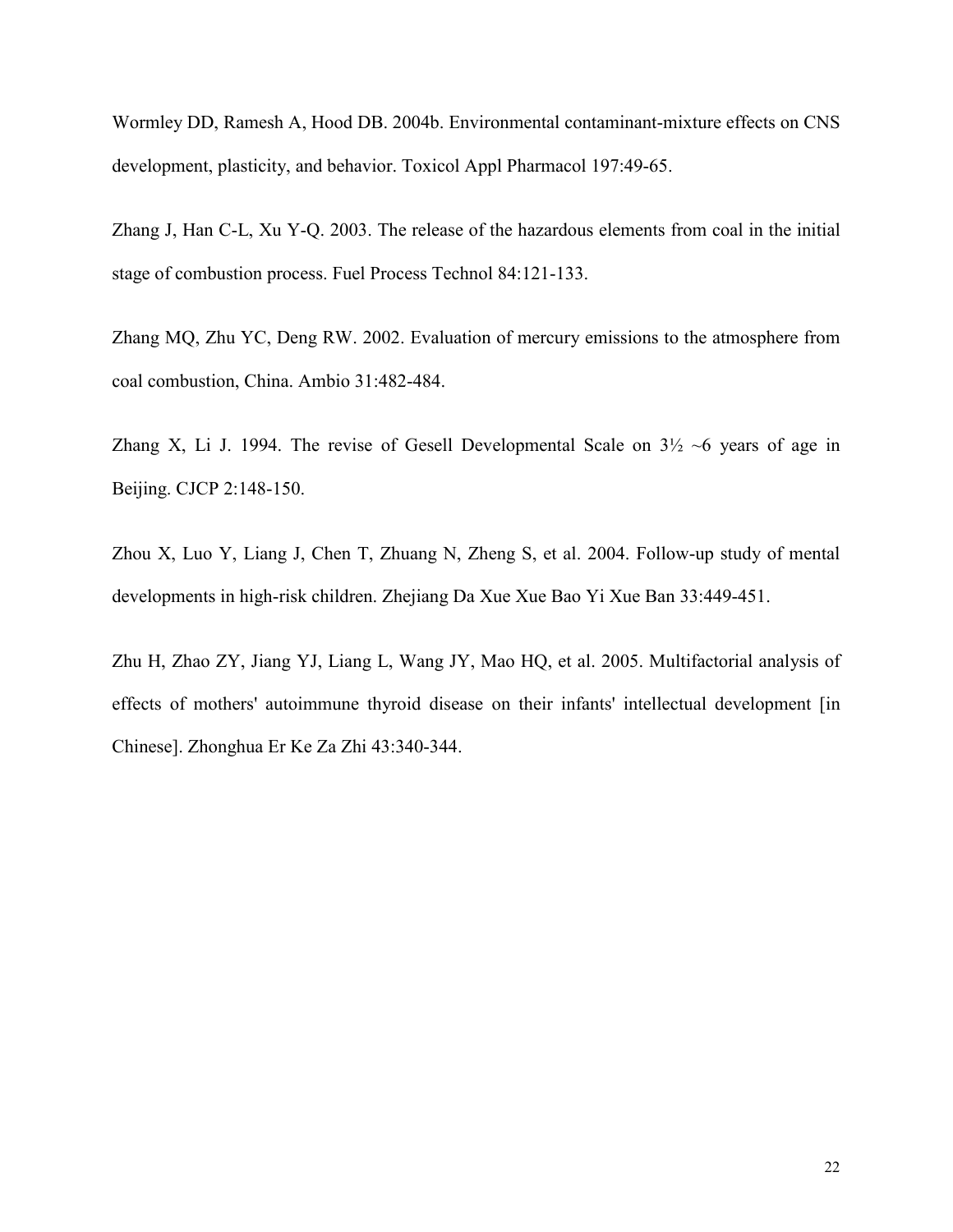## **Tables**

|  | Table 1. Enrollment and Retention of the Cohorts |  |  |  |
|--|--------------------------------------------------|--|--|--|
|--|--------------------------------------------------|--|--|--|

|                                                  | 2002 | 2005 |
|--------------------------------------------------|------|------|
| Examined for eligibility (screened) <sup>a</sup> | 202  | 173  |
| Confirmed eligible                               | 150  | 159  |
| Included in the study $\mu$                      | 150  | 158  |
| Completed follow- $upc$                          | 133  |      |

 $\frac{1}{a}$  In 2002, 52 women were either <20 years, smoked during pregnancy, or resided >2 km from

the site of the power plant. The number of ineligible women (same criteria) in 2005 was 13.

<sup>b</sup> In 2005, one woman declined to be interviewed

 $\textdegree$  Loss to follow before age 2 was due to work-related moves out of the county (17 women in 2002, 27 in 2005).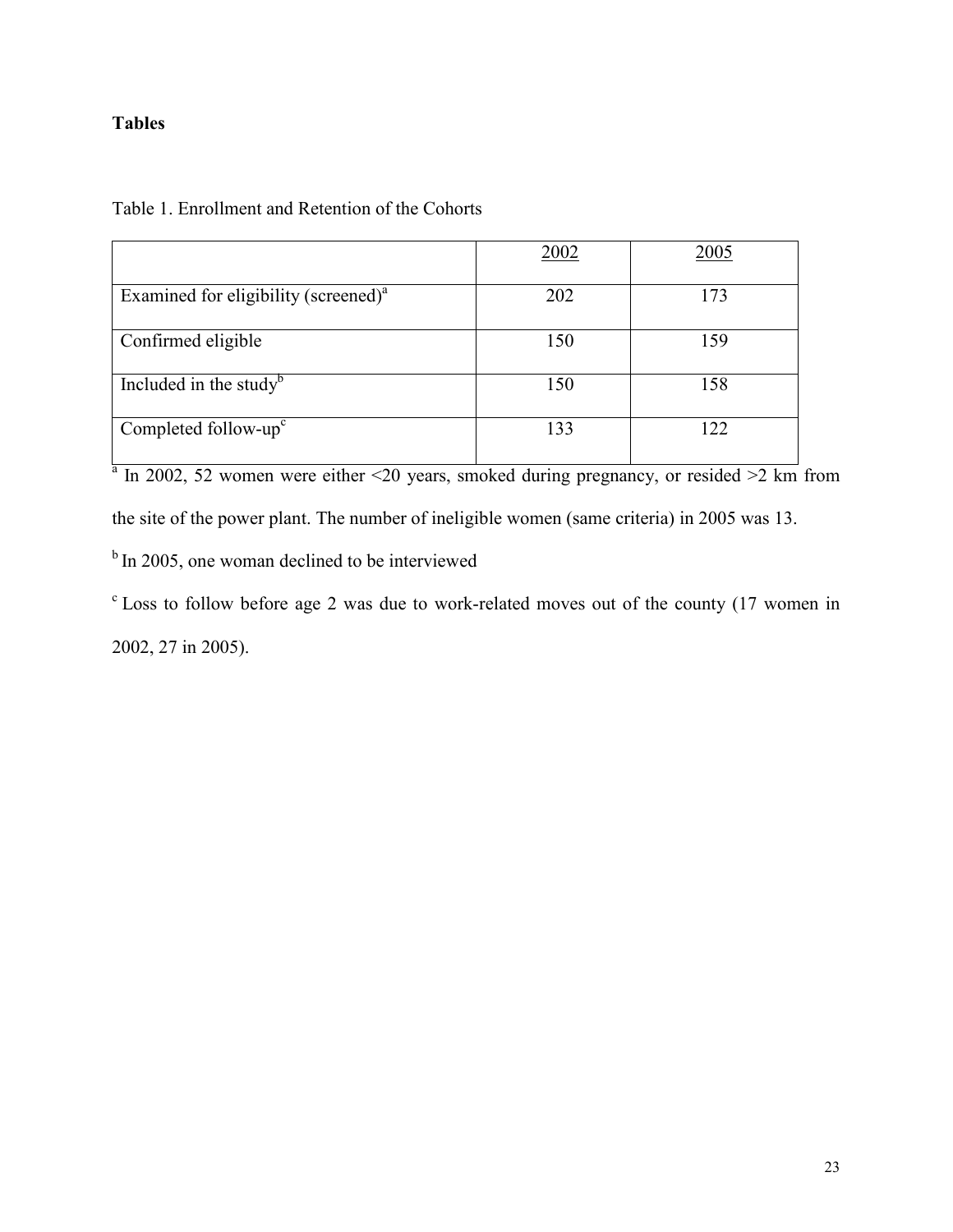|                                                          | 2002 ( $N=110$ ) <sup>a</sup> | 2005 ( $N=107$ )               |
|----------------------------------------------------------|-------------------------------|--------------------------------|
|                                                          | Mean $\pm$ SD (range) or %    | Mean $\pm$ SD (range) or %     |
| Maternal age $(years)^b$                                 | $(20.34-$<br>$25.18 \pm 3.15$ | $27.91 \pm 4.59$<br>$(20.45 -$ |
|                                                          | 34.28)                        | 37.80)                         |
| Maternal education $(\%)$                                |                               |                                |
| <high school<="" td=""><td>43.6</td><td>55.1</td></high> | 43.6                          | 55.1                           |
| $\geq$ High school                                       | 56.4                          | 44.9                           |
| Gender of newborn (% female)                             | 50.9                          | 44.9                           |
| Gestational age (days)                                   | $277.35 \pm 11.27$ (224-294)  | $276.69 \pm 9.19$ (250-300)    |
| Cord lead (ug/dL)                                        | $3.60 \pm 1.59$ (0.82-12.93)  | $3.74 \pm 1.50$ (1.49-10.82)   |
| Cord mercury (ppb)                                       | $6.97 \pm 4.43$ (2.28-39.72)  | $6.61 \pm 2.77(1.72 - 14.23)$  |
| Prenatal ETS exposure(hours/day)                         | $0.29 \pm 0.59(0, 5.00)$      | $0.30\pm0.54(0-3.00)$          |

Table 2: Demographic and Exposure Characteristics of the Cohorts

<sup>a</sup> Numbers of subjects with each type of data varies due to missing data.<br><sup>b</sup> *p*-value<0.05. The comparisons of continuous variables by Mann-Whitney test; binary variables by chi-square test.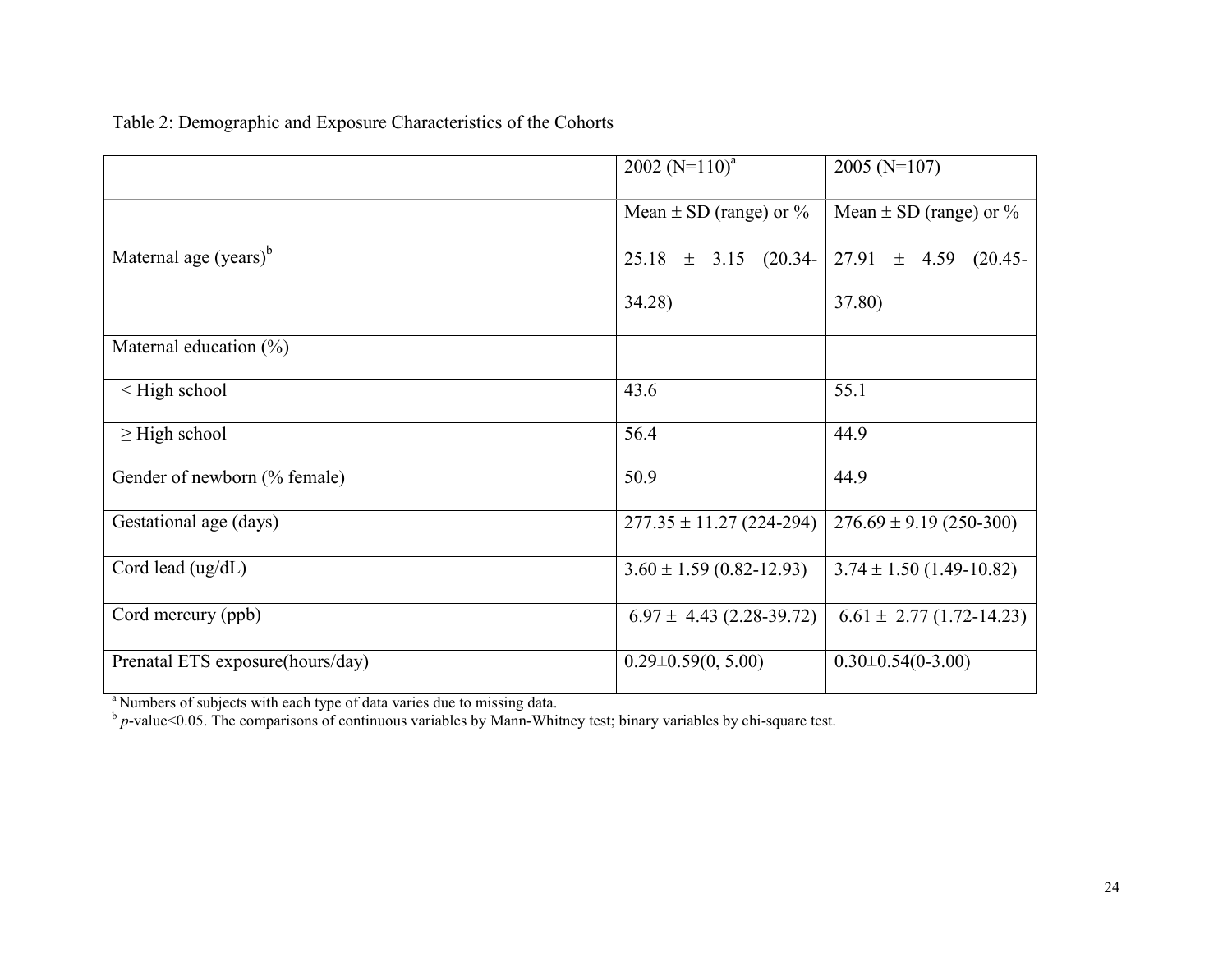|               |                                    | $2002$ cohort <sup>b</sup>  | 2005 cohort                 |
|---------------|------------------------------------|-----------------------------|-----------------------------|
|               |                                    | $N = 110$                   | $N = 107$                   |
| Motor area    | Mean $\pm$ SD (range)              | $97.53 \pm 11.47$ (65-135)  | $97.83 \pm 7.82$ (74-116)   |
|               | Normal N $(\% )$                   | 95 (86.4%)                  | $102(95.3\%)$               |
|               | Developmental Delay N $(\%)^c$     | $15(13.6\%)$                | $5(4.7\%)$                  |
| Adaptive area | Mean $\pm$ SD (range)              | $98.71 \pm 14.90(50-124)$   | $101.18 \pm 10.96$ (76-129) |
|               | Normal N $(\% )$                   | 96 (87.3%)                  | 96 (89.7%)                  |
|               | Developmental Delay N $(\% )$      | 14 (12.7%)                  | $11(10.3\%)$                |
| Language area | Mean $\pm$ SD (range)              | $102.10 \pm 12.83$ (56-122) | $100.47\pm9.78(74-127)$     |
|               | Normal N $(\% )$                   | 99 (90.0%)                  | 96 (89.7%)                  |
|               | Developmental Delay N $(\% )$      | $11(10.0\%)$                | $11(10.3\%)$                |
| Social area   | Mean $\pm$ SD (range) <sup>d</sup> | 99.40±11.79 (57-121)        | $101.83 \pm 6.81$ (76-117)  |
|               | Normal N $(\% )$                   | $100(90.9\%)$               | $104(97.2\%)$               |
|               | Developmental Delay N $(\%)^e$     | $10(9.1\%)$                 | $3(2.8\%)$                  |
| Average       | Mean $\pm$ SD (range)              | $99.42 \pm 10.74(57-120)$   | $100.30 \pm 7.16(76-117)$   |
|               | Normal N $(\% )$                   | $103(93.6\%)$               | $105(98.1\%)$               |
|               | Developmental Delay N $(\%)^e$     | $7(6.4\%)$                  | $2(1.9\%)$                  |

Table 3. Comparison of Gesell scores in the two prospective cohorts<sup>a</sup>

<sup>a</sup>Unadjusted comparisons of DQs between cohorts by t-test, % delay by Fisher's exact test; adjusted analyses by regression as described. **b**This meterial appears as originally published in (Tape at al. 2009). <sup>b</sup>This material appears as originally published in (Tang et al. 2008).

 $\text{Unadjusted}, \text{p=0.033}; \text{after adjustment}, \text{p=0.017}.$ 

<sup>d</sup>Unadjusted, p= $0.064$ ; adjusted, p= $0.033$ .

<sup>e</sup>Unadjusted NS; it is not appropriate to use logistic regression due to small cell count.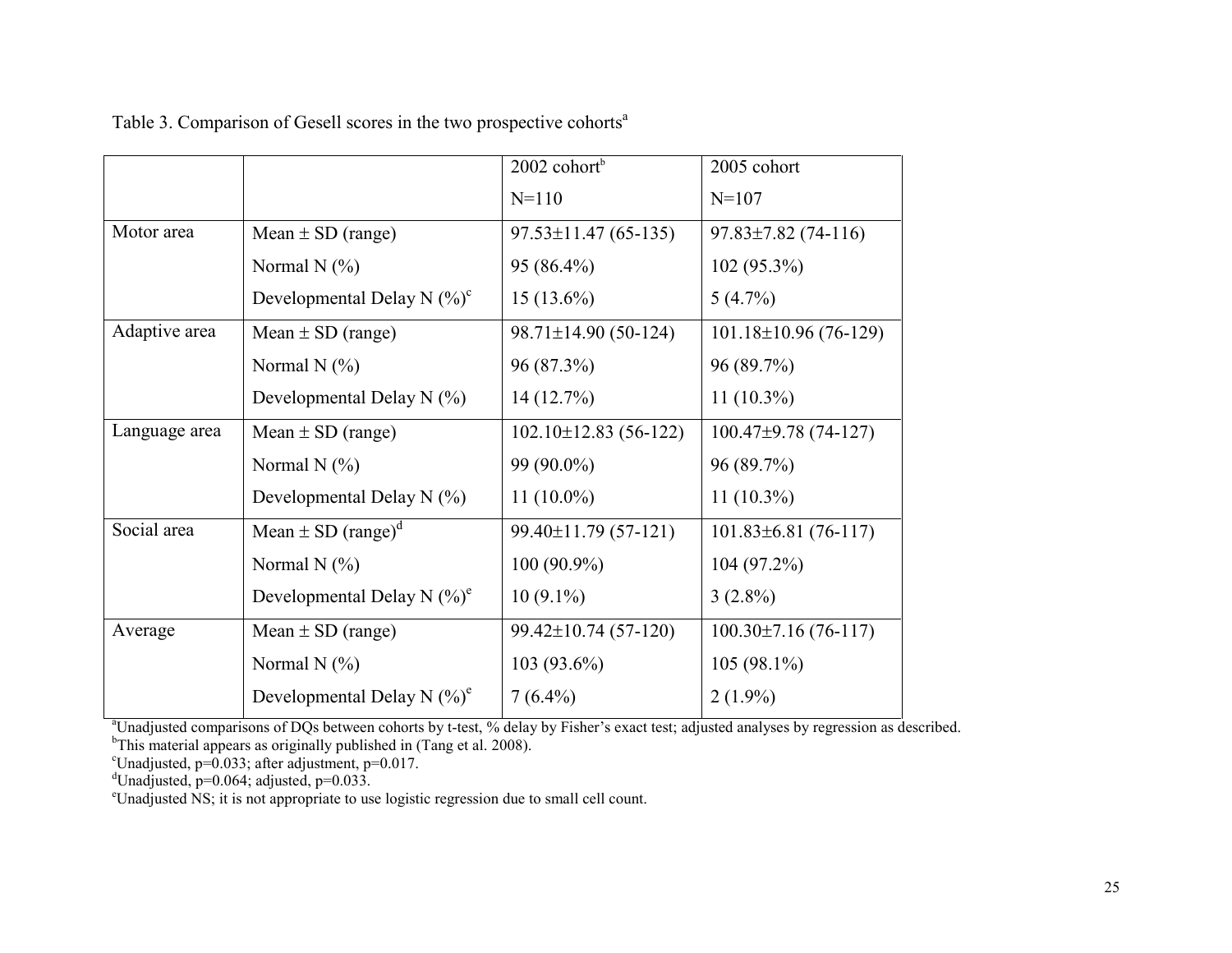|               | 2002 cohort                     | 2005 cohort              |
|---------------|---------------------------------|--------------------------|
|               | $\beta$ (95% CI) p value        | $\beta$ (95% CI) p value |
| Motor area    | $-16.01$ ( $-31.30$ , $-0.72$ ) | $-5.90(-24.96, 13.17)$   |
|               | $p=0.043$                       | $p=0.546$                |
| Adaptive area | $-15.51$ ( $-35.63$ , $4.61$ )  | $-22.06(-47.70, 3.59)$   |
|               | $p=0.134$                       | $p=0.095$                |
| Language area | $-16.64$ ( $-33.73$ , 0.46)     | $-20.39(-42.62, 1.85)$   |
|               | $p=0.059$                       | $p=0.075$                |
| Social area   | $-9.29$ ( $-25.28$ , 6.70)      | $-1.50(-17.62, 14.61)$   |
|               | $p=0.258$                       | $p=0.855$                |
| Average       | $-14.58$ ( $-28.77$ , $-0.37$ ) | $-12.38(-28.95, 4.20)$   |
|               | $p=0.047$                       | $p=0.146$                |

Table 4: Results of multiple regression analyses of Gesell scores at age two and PAH-DNA adducts a

<sup>a</sup>Model included cord lead level, gender, gestational age, maternal education, lead and ETS as covariates.